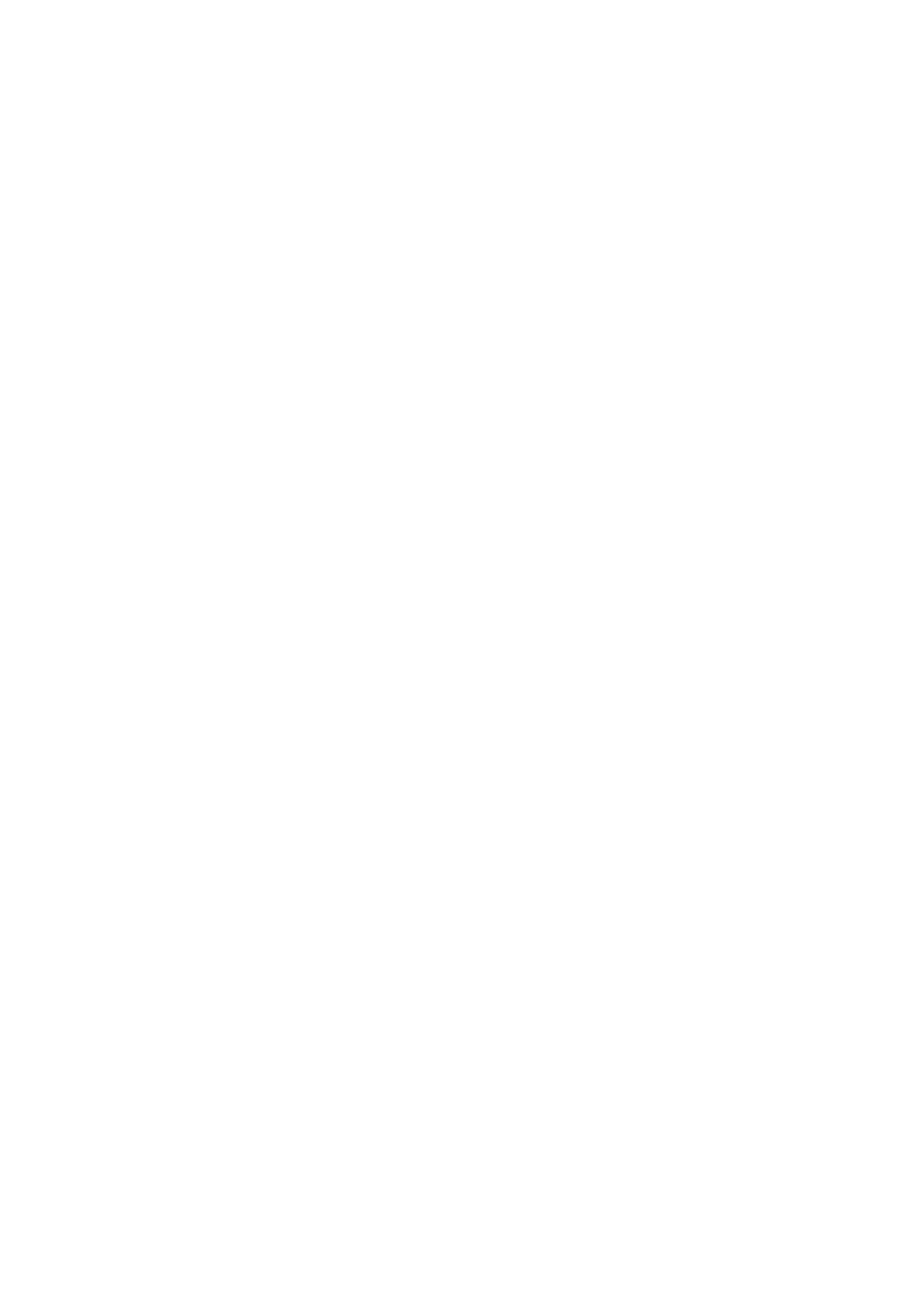# **Contents**

| <b>Section</b> |                                                   | Page |
|----------------|---------------------------------------------------|------|
|                | Summary                                           |      |
| $\mathcal{P}$  | Background                                        |      |
| 3              | Consultation responses and Ofcom's conclusions    | 8    |
| 4              | Current work to improve the quality of subtitling | 29   |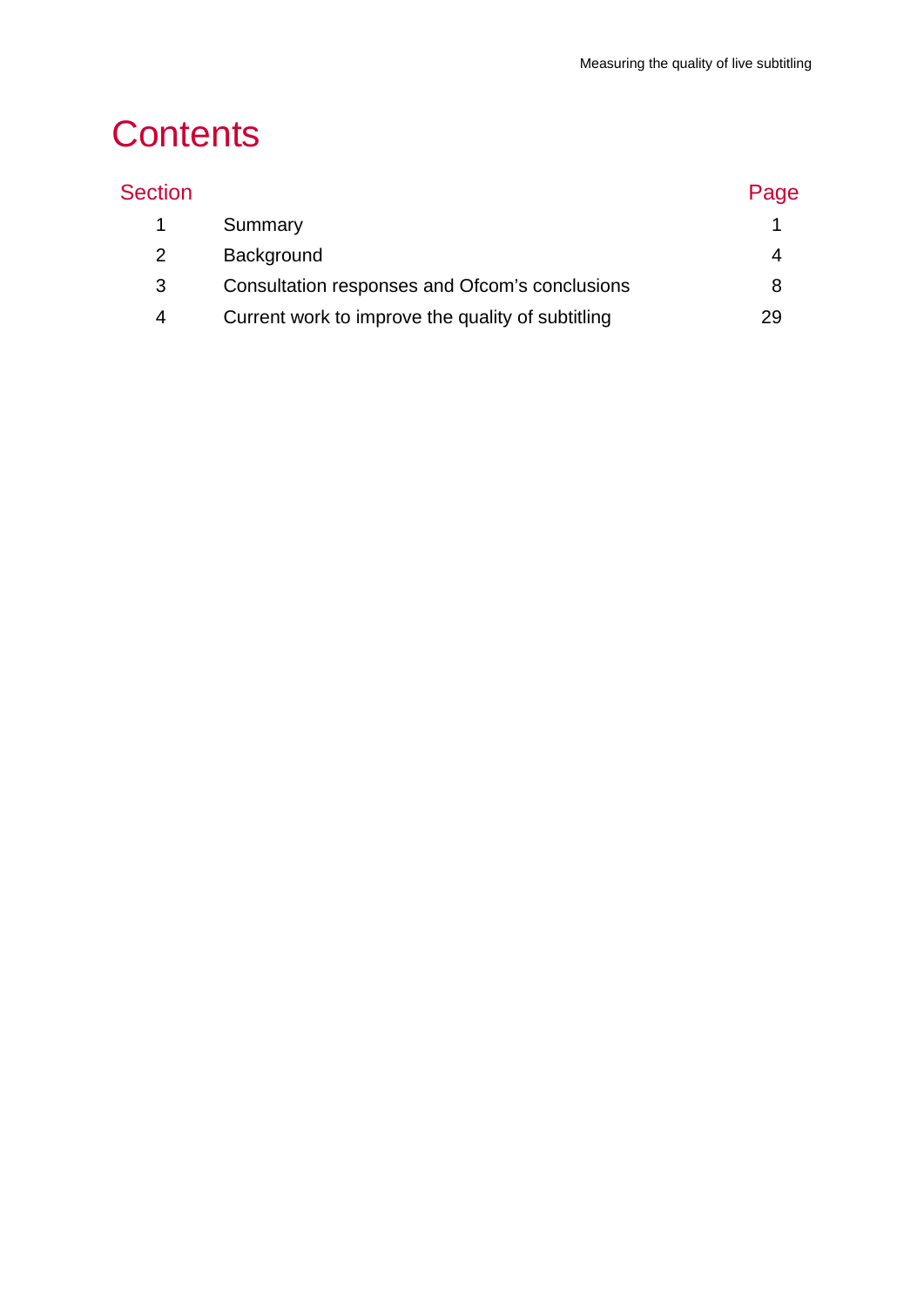# **Section 1**

# <span id="page-3-0"></span>**Summary**

# **Introduction**

- 1.1 Earlier this year, Ofcom consulted on proposals to improve the quality of live subtitling on UK TV to benefit deaf and hard-of-hearing viewers, among others.<sup>[1](#page-3-1)</sup>
- 1.2 Ofcom would like to thank the subtitle users, broadcasters, subtitle providers, representative bodies for hearing-impaired people, and others who responded. We have carefully considered their comments, which are summarised in section 2, together with Ofcom's responses to them, including our decisions. These decisions are summarised below.

# **Ofcom's decisions**

## **Measurement of quality**

- 1.3 In the light of responses to the consultation, and of the information available to Ofcom, we have decided that broadcasters should be required to measure the following dimensions of quality, on the basis of samples of live subtitling selected by Ofcom:
	- a) the average speed of the subtitling;
	- b) the average latency of the subtitling (the delay between speech and live subtitling), and the range of latencies; and
	- c) the number and type of errors (i.e. minor spelling errors, major omissions or factually misleading subtitles).
- 1.4 For this purpose, Ofcom will identify samples of live subtitling in three genres of programming – news, entertainment and chat shows – and ask broadcasters to carry out measurements. We shall ask broadcasters to collect data using a model which has been used for some years by academics, broadcasters and subtitle providers to categorise errors. Preparation for this will assist in the measurement of speed and latency. We will arrange a briefing for those involved in preparing for and carrying out the measurements. We intend that the measurement exercise should be carried out at six month intervals, starting later this year, for a period of two years.
- 1.5 We agree with respondents who said that ensuring consistency of measurements will be important. With this in mind, we approached the University of Roehampton, which has conducted research on various aspects of subtitling quality, and has applied the model in this context. Following discussion, Ofcom and the University of Roehampton have agreed that a small team from the university will validate the measurements provided by broadcasters from an expert, third party standpoint.
- 1.6 Once the validation exercise has been completed, Ofcom will clarify any outstanding points with broadcasters, and produce the final report. Ofcom intends that, if possible, the first round of measurement should be completed in time for the

<span id="page-3-1"></span> <sup>1</sup> *The quality of live subtitling*, Ofcom, May 2013 [\(http://stakeholders.ofcom.org.uk/consultations/subtitling/\)](http://stakeholders.ofcom.org.uk/consultations/subtitling/)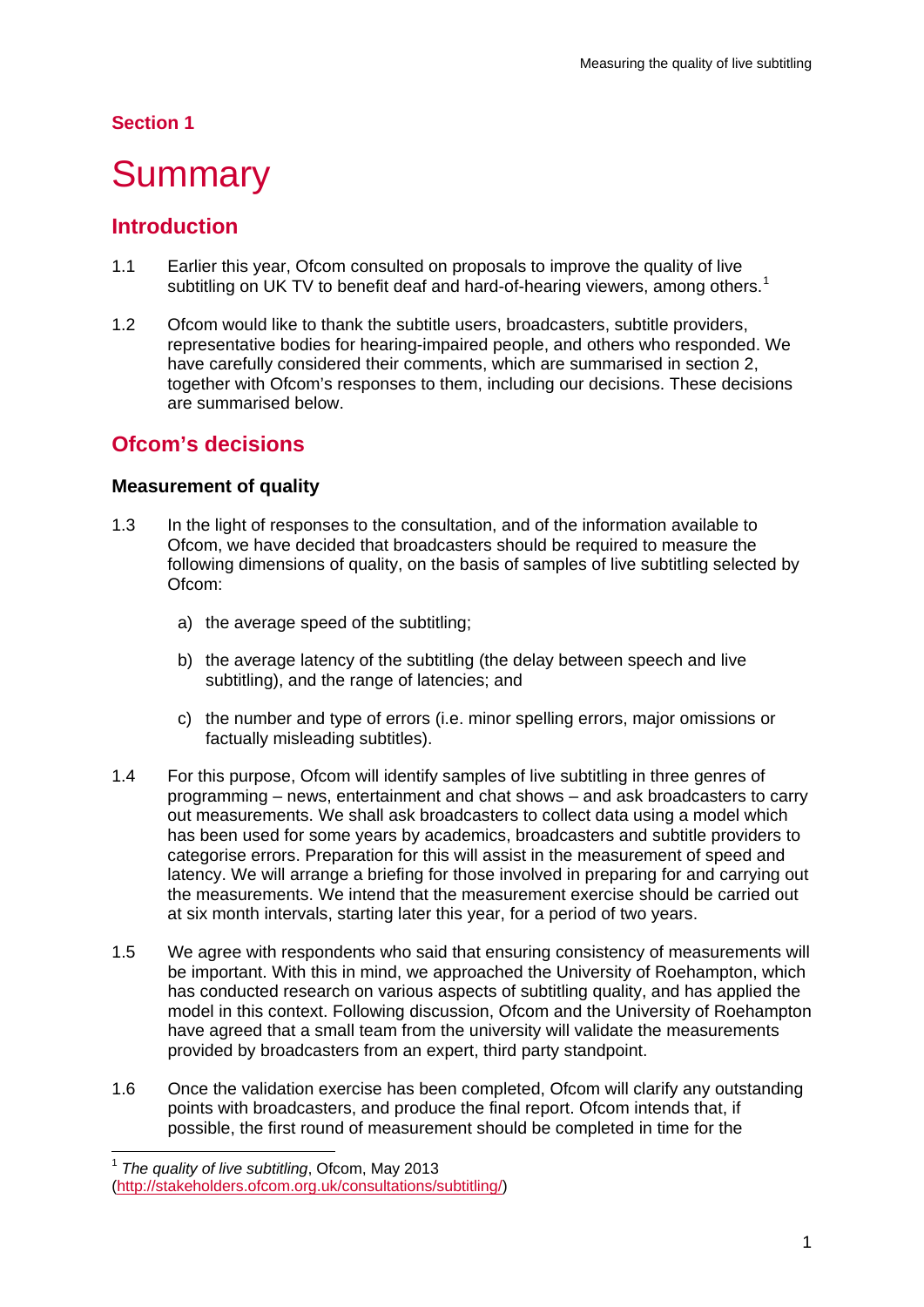outcome to be included in the access services report due for publication in spring  $2014.<sup>2</sup>$  $2014.<sup>2</sup>$ 

## **Review of guidance, and possible targets**

1.7 It is clear that there would be merit in looking again at the guidance in the light of the research conducted in recent years, but Ofcom considers that it would be better to await data from the measurement exercise. Ofcom will then consider what changes to the current guidance on latency and speed may be appropriate, and whether targets should be set. In doing so, we will also have regard to relevant research, and the views of interested parties.

# **Other issues**

## **Short delays in transmission to improve quality**

- 1.8 Ofcom invited consultees to tell us about the factors that might facilitate or hinder the insertion of a delay in live transmissions sufficient to improve the quality of subtitling. Responses suggest that a delay of 30 seconds or less could allow live subtitles to be synchronised (resolving the problems of latency), corrected for errors (dealing with the problems of inaccuracy), and presented in block rather than scrolling format (making the subtitles easier and less time-consuming to read). A shorter delay would allow subtitles to be displayed in block form.
- 1.9 Broadcasters were strongly opposed to inserting delays, citing the risk to viewer trust, the need for complex technical solutions, and competition from other media, amongst other reasons. We note that some broadcasters consider short delays editorially justified to safeguard viewers from the possibility that they might hear obscenities. We invite broadcasters to consider whether, in some programmes which are not time-sensitive, delays could be justified on editorial grounds to enable the quality of subtitles to be improved significantly and look forward to maintaining an ongoing dialogue with broadcasters over this issue.

## **Late delivered programmes**

- 1.10 Ofcom's consultation drew attention to the problems that occurred when prerecorded programmes were delivered to broadcasters too late to allow subtitling to be prepared in advance, necessitating lower quality live subtitling.
- 1.11 We have asked broadcasters to let us know in January next year which late-delivered programmes had to be subtitled live between July and December 2013. We plan to include a report on this in the first report from the quality measurement exercise, due in spring 2014.

## **Block vs scrolling subtitles**

1.12 Ofcom sought views on whether block subtitles or scrolling subtitles were better for viewers. There was a clear consensus that block subtitles are easier for viewers to read and allow them to spend more time looking at images. However, it is equally clear that viewers do not want this to come at the expense of increased latency.

<span id="page-4-0"></span> $2$  Ofcom publishes access service reports twice a year, normally in March and September, summarising the provision of access services respectively in the previous calendar year, and the first six months of the year of publication [\(http://stakeholders.ofcom.org.uk/market-data-research/market](http://stakeholders.ofcom.org.uk/market-data-research/market-data/tv-sector-data/tv-access-services-reports/)[data/tv-sector-data/tv-access-services-reports/\)](http://stakeholders.ofcom.org.uk/market-data-research/market-data/tv-sector-data/tv-access-services-reports/).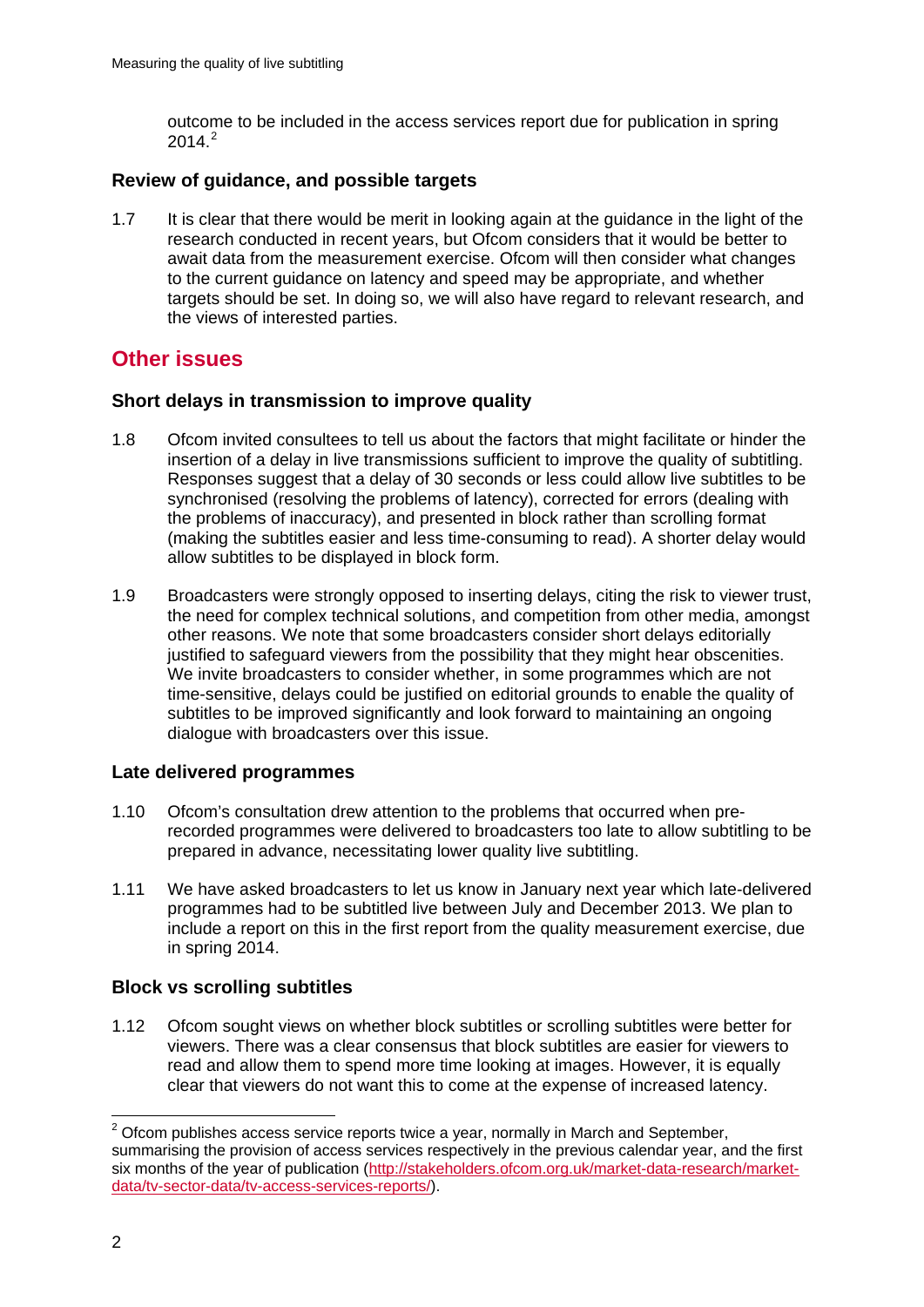- 1.13 It has been suggested that, with training, the process of preparing and displaying block subtitles may take only marginally longer than transmitting scrolling subtitles. In the light of this, Ofcom suggests that there would be merit in broadcasters experimenting with the use of block subtitles for some programmes (e.g. late night programmes on rolling news channels) and testing these with focus groups to see their reaction. We look forward to maintaining an ongoing dialogue with broadcasters over this issue.
- 1.14 In the meantime, Ofcom suggests that broadcasters should consider:
	- a) using block subtitles whenever possible; and
	- b) reversioning repeats of programmes with block subtitles synchronised with the original speech, in place of the original scrolling subtitles.

We look forward to maintaining an ongoing dialogue with broadcasters over this issue.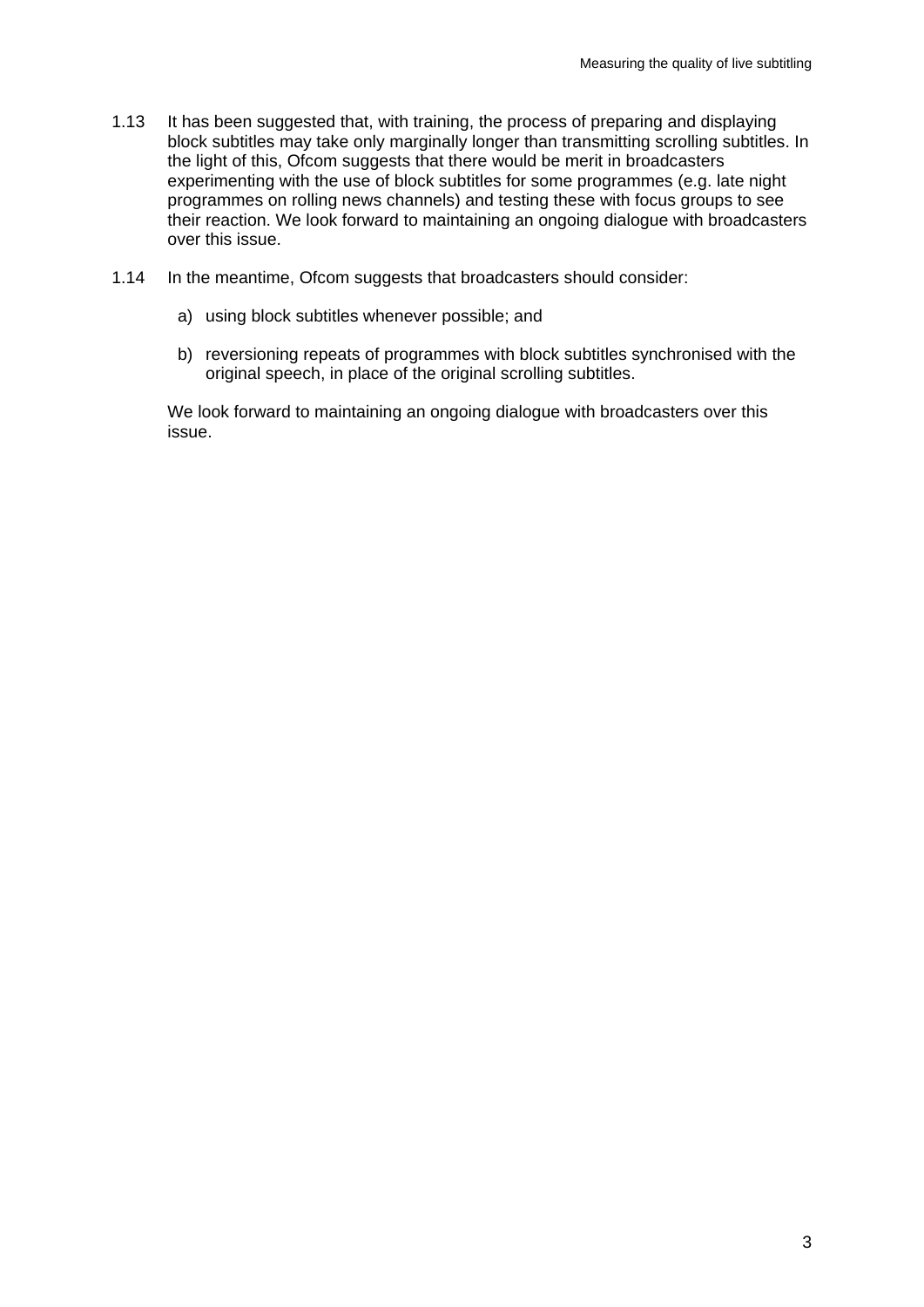# **Section 2**

# <span id="page-6-0"></span>**Background**

# **Introduction**

- 2.1 In this section, we explain the background to Ofcom's decision to consult on proposals to require broadcasters to measure particular aspects of the quality of live subtitling, including:
	- a) Ofcom's statutory duties and powers;
	- b) the importance of live subtitling to subtitle users;
	- c) why Ofcom decided to look at live subtitling; and
	- d) the main issues upon which Ofcom consulted.

# **Ofcom's statutory duties and powers**

- 2.2 Section 3 of the Communications Act 2003 ("the Act") requires, amongst other things, that in carrying out its duty to further the interests of citizens and consumers, Ofcom should have regard to the needs of persons with disabilities.
- 2.3 Section 303 of the Act requires that Ofcom prepare (and review from time to time) a code giving guidance to broadcasters on how they should promote the understanding and enjoyment of their services by people with sensory impairments, including people with hearing impairments. The code must include:
	- a) guidance on the means by which the understanding and enjoyment of television services should be promoted. This is largely comprised within the guidelines in Annex 4 of Ofcom's code;
	- b) provision for securing that every provider of a service ensures that adequate information about assistance for people with disabilities is made available. This is required by paragraphs 35 and 36 of the code;
	- c) obligations for the amount of subtitling, signing and audio description to be provided, which may include interim targets. These are set out in paragraphs 8 to 10 of the code; and
	- d) the descriptions of programmes to which those obligations shall not apply. This may include, in special cases, all the programmes included in a service. These provisions are set out in paragraph 11 of the code.[3](#page-6-1)
- 2.4 As required by section 307 of the Act, all Broadcasting Act licences require providers to observe the code on television access services. The BBC Agreement also

<span id="page-6-1"></span> <sup>3</sup> *Code on Television Access Services,* Ofcom, December 2012

<sup>(</sup>http://stakeholders.ofcom.org.uk/binaries/broadcast/other-codes/tv-access-services-2013.pdf )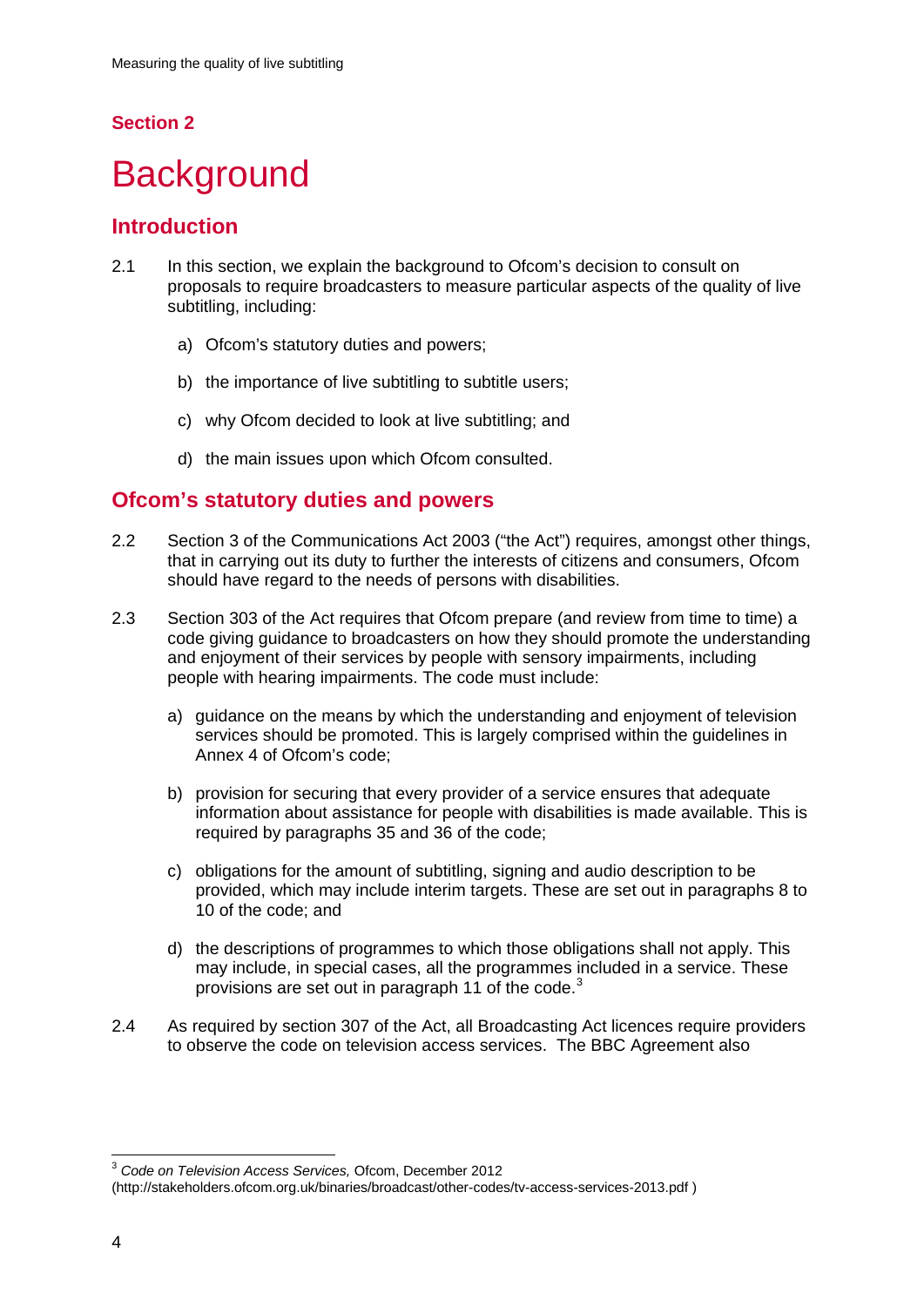requires the BBC to observe the code in respect of its public television services subject to any exclusions agreed between Ofcom and the BBC.<sup>[4](#page-7-0)</sup>

2.5 We explain below why, in the light of Ofcom's duties and powers, we concluded that it was important to gain and disseminate a better understanding of those aspects of live subtitling that affected the quality of the viewing experience for subtitle users, with a view to identifying possible areas for improvement, and encouraging broadcasters to pursue these.

# **The importance of live subtitling**

### **The audience**

- 2.6 For most people, television is an integral part of their lives. There is scarcely a household in the land without a television, and on average, we each watch some four hours of television a day<sup>[5](#page-7-1)</sup>. Television is one of the most popular forms of entertainment, as well as being an important source of information. Viewers with hearing impairments like to watch television just as much as those without – in fact research conducted for Ofcom in 2006 found that viewers with hearing impairments watched significantly more than those without.<sup>[6](#page-7-2)</sup>
- 2.7 As hearing loss is a natural part of ageing for most people, many subtitle users are older people.<sup>[7](#page-7-3)</sup> But they are drawn from all age groups, including the very youngest, who are just learning to read. <sup>[8](#page-7-4)</sup> Many people without hearing impairments also use subtitles from time to time<sup>[9](#page-7-5)</sup>, but Ofcom's focus is on subtitling for those viewers who rely upon them to understand and enjoy television.
- 2.8 While Ofcom accepts that there are occasional problems with the quality of preprepared subtitling, we consider that the issues with live subtitling are an order of magnitude greater, and that the priority should be to tackle the issues affecting its quality.

## **The growth of live subtitling**

- 2.9 Before 2005, subtitling (and other access services) were largely confined to public service channels, such as the BBC and ITV. Even for these channels, television access services were not generally available with the versions made available by cable and satellite.
- 2.10 The Communications Act 2003 required Ofcom to extend requirements to many more channels, including the growing number available by cable and satellite. The approach taken by Ofcom – to require channels with an audience share of 0.05% or

[\(http://www.bbc.co.uk/bbctrust/assets/files/pdf/about/how\\_we\\_govern/agreement.pdf\)](http://www.bbc.co.uk/bbctrust/assets/files/pdf/about/how_we_govern/agreement.pdf) <sup>5</sup> Ofcom (2013), *The Communication Market Report: UK*, Figure 2.46 'Average hours of television viewing per

<span id="page-7-2"></span><span id="page-7-1"></span>day, by age, all homes', UK. [\(http://stakeholders.ofcom.org.uk/binaries/research/cmr/cmr13/UK\\_2.pdf\)](http://stakeholders.ofcom.org.uk/binaries/research/cmr/cmr13/UK_2.pdf) <sup>6</sup> 'Ofcom (2006) *Provision of Access Services - Research Study Conducted for Ofcom,*, pp 21-22. <http://stakeholders.ofcom.org.uk/binaries/consultations/accessservs/annexes/provision.pdf>

<span id="page-7-0"></span> <sup>4</sup> Clause 59, *Broadcasting: An Agreement Between Her Majesty's Secretary of State for Culture, Media and Sport and the British Broadcasting Corporation*, July 2006

<span id="page-7-3"></span><sup>7</sup> A.C. Davis (1990) *Epidemiological profile of hearing impairments: the scale and nature of the problem with*  special reference to the elderly, MRC Institute of Hearing Research, Nottingham University, UK.<br>(http://www.ncbi.nlm.nih.gov/pubmed/2087969)<br><sup>8</sup> Deafnoss Bessexsh UK (0010)

<span id="page-7-4"></span>Deafness Research UK (2012), *About childhood deafness*, [\(http://www.deafnessresearch.org.uk/content/your](http://www.deafnessresearch.org.uk/content/your-hearing/children-deafness/childhood-deafness/)[hearing/children-deafness/childhood-deafness/\)](http://www.deafnessresearch.org.uk/content/your-hearing/children-deafness/childhood-deafness/) <sup>9</sup> Ofcom, March (2006), *Provision of Access Services - Research Study Conducted for Ofcom,* pp 4.4

<span id="page-7-5"></span>[<sup>\(</sup>http://stakeholders.ofcom.org.uk/binaries/consultations/accessservs/annexes/provision.pdf\)](http://stakeholders.ofcom.org.uk/binaries/consultations/accessservs/annexes/provision.pdf)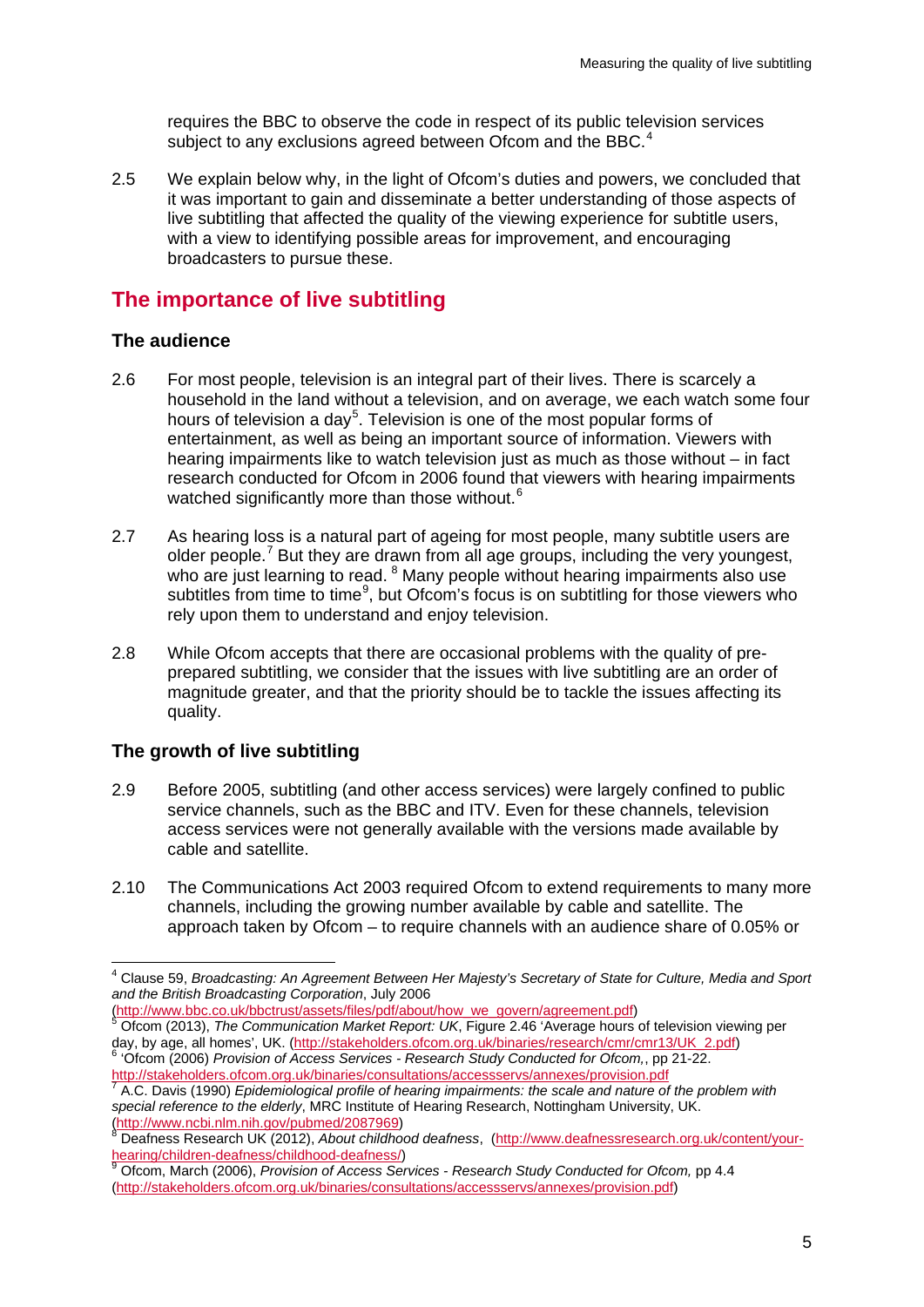more to provide television access services - means that over 90% of viewing in the UK is to channels that are required to provide some subtitling. Ofcom also sought to ensure that television access services were provided when channels were broadcast by cable and satellite.

2.11 Initially, most of the subtitling was for pre-recorded content, so viewers had little access to live programming. But as targets rose it became necessary for broadcasters to subtitle more live programming in order to meet their obligations. Although Ofcom accepted that subtitling live programmes was more difficult than subtitling pre-recorded programmes, it resisted pressure to exempt live programming altogether. As a result, the amount of live subtitled programming has increased markedly in recent years, and hearing-impaired viewers have come to expect a similar level of access to television as other viewers.

# **Why Ofcom decided to look at live subtitling**

- 2.12 Alongside the enormous increase in the quantity of subtitling, complaints about its quality have persisted. When Ofcom last looked at this issue in the context of a wideranging review in 2006, we identified concerns with speed, delays and accuracy, particularly in relation to live subtitling, as well as technical problems with the transmission and reception of subtitles. Feedback suggested that more people thought that the quality of live subtitling was improving than considered it was getting worse. Ofcom expressed the hope that many of the technical problems that gave rise to quality problems would be resolved as the technology matured.<sup>[10](#page-8-0)</sup>
- 2.13 However, complaints from viewers and Ofcom's own observations suggest that there are continuing problems with the quality of live subtitling in particular. It has been argued that human error and technical complexity render the problems affecting the quality of live subtitling intractable. With this in mind, Ofcom concluded that:
	- a) there would be value in looking at what contributed to or detracted from the quality of subtitling from the viewer's perspective;
	- b) the main focus should be on live subtitling, which was more prone to errors and delays than pre-prepared subtitling;
	- c) there might be scope for small but significant improvements in respect of different aspects of quality;
	- d) taken together, these improvements could make an appreciable difference over time to the quality of the viewing experience for those relying upon subtitles to understand and enjoy television.
- 2.14 In the iterative process that followed, Ofcom:
	- a) noted the feedback indicating that live subtitling in particular remained problematic, and identifying individual problems;
	- b) undertook a trawl for research relating to those problems, which was helpful in establishing the facts behind the understandably non-scientific observations of subtitle users; and

<span id="page-8-0"></span> <sup>10</sup>*Television Access Services – Review of the Code and Guidance*, Ofcom, March 2006 [\(http://stakeholders.ofcom.org.uk/binaries/consultations/accessservs/summary/access.pdf\)](http://stakeholders.ofcom.org.uk/binaries/consultations/accessservs/summary/access.pdf)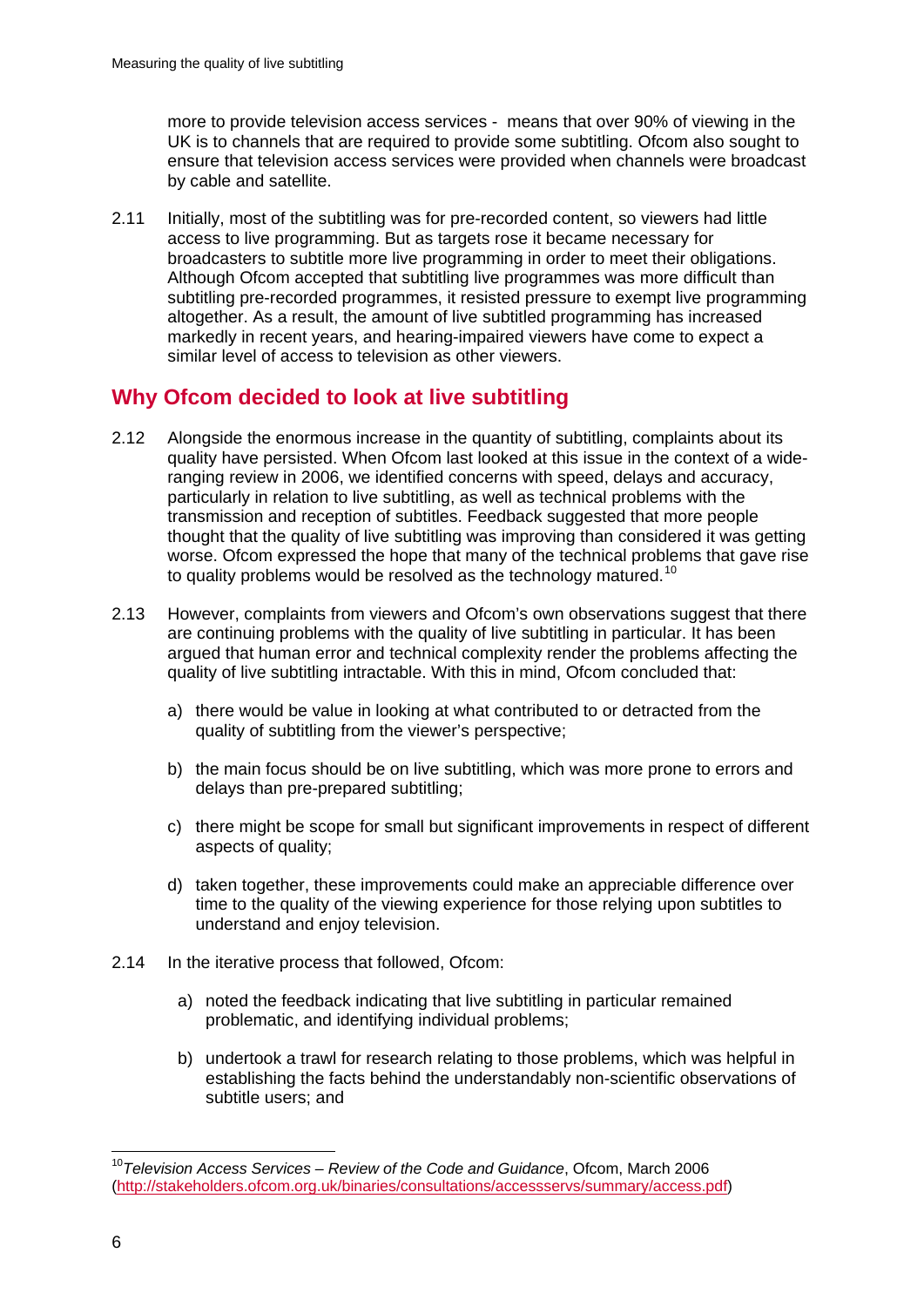c) tested emerging views about the range and significance of problems affecting the quality of the viewing experience with subtitle users, advocacy groups, broadcasters and access service providers.

# **The consultation**

- 2.15 In May this year, Ofcom consulted on proposals that would require broadcasters to measure and report upon:
	- a) key dimensions of quality that will make areas for improvement evident and would encourage them to focus on ways of improving performance to the benefit of viewers who rely upon subtitling; and
	- b) the number of pre-recorded programmes that are accepted later than the intended 'delivery date' to encourage broadcasters to strive to reduce the quantity of pre-recorded programming which has to be transmitted with live subtitling, which is necessarily of lower quality than pre-prepared subtitles.

We said that we would assess the impact of these actions and their effectiveness in the light of experience.

- 2.16 We also asked broadcasters for their views on the scope for delaying the transmission of some 'live' programmes slightly, which subtitling providers had told us would allow sufficient time to make an appreciable difference to the quality of subtitling provided.
- 2.17 Finally, we asked broadcasters to provide information on the causes of technical failures in the provision of subtitling, in order that we could understand whether there are particular aspects of the production or transmission processes that require attention. We explained our belief that it would be in the public interest to encourage broadcasters to be as frank as possible in providing information, despite the issues of commercial confidentiality that might arise, given that several parties are involved in the production and transmission processes. For this reason, we proposed to publish the information collected in a form that will preserve that confidentiality.
- 2.18 The following section summarises the responses to the consultation, and Ofcom's decisions.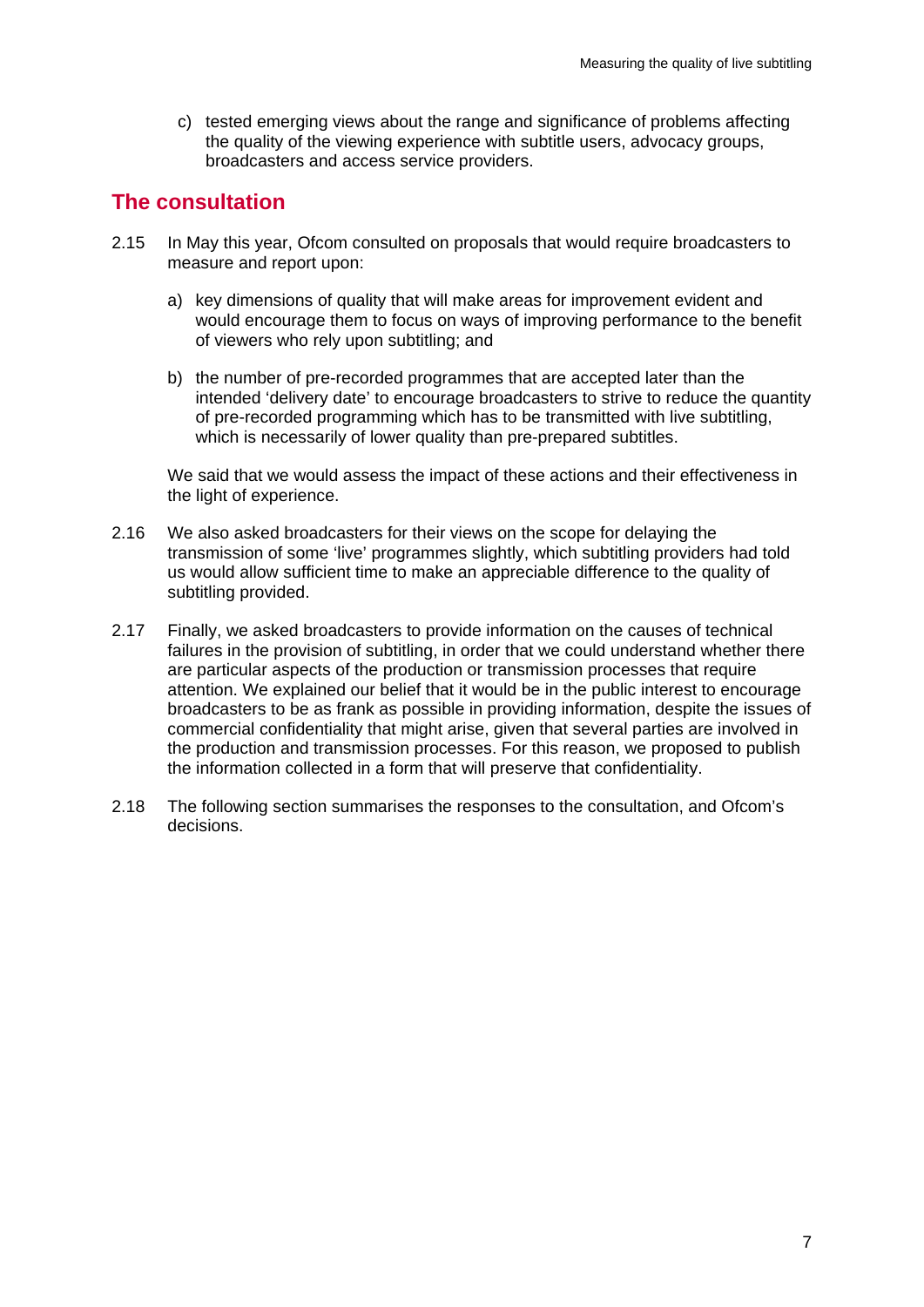# **Section 3**

# <span id="page-10-0"></span>3 Consultation responses and Ofcom's conclusions

# **Introduction**

- 3.1 This section summarises responses given to the questions posed in the consultation, as well as other matters raised, and Ofcom's conclusions. With the exception of one confidential submission, all the responses have been posted on our website. In formulating our conclusions, we have taken account of all the responses and the information available to Ofcom.
- 3.2 Respondents to the consultation included:
	- a) groups and bodies representing the interests of people using television access services – the National Association of Deafened People (NADP), Action on Hearing Loss (AHL – formerly the RNID), the National Deaf Children's Society (NDCS), Media Access Australia (MAA), Hearing Link, Sense, Signature, the UK Council on Deafness (UKCoD), and the Communications Consumer Panel;
	- a) individual respondents subtitle users and others;
	- b) subtitling providers Red Bee Media (RBM) and Deluxe Media (DLM);
	- c) broadcasters the BBC, ITV, Channel 4, Channel 5, S4C, UTV $^{11}$ , British Telecommunications (BT), British Sky Broadcasting Limited (Sky), and one other broadcaster that wished to remain anonymous; and
	- d) academics from the University of Roehampton (Dr Pablo Romero-Fresco) and the University of Huddersfield (Professor Dan McIntyre and others).

# **General points**

3.3 In addition to responding to the individual questions posed, a number of stakeholders offered general remarks on the approach set out in the consultation paper.

## **Subtitle user representatives and others**

- 3.4 Organisations representing hearing-impaired viewers welcomed the consultation, saying variously that it addressed an issue that had long been a source of complaint by people with hearing loss (AHL), that prompted more complaints than any other (NADP), that affected millions of hearing-impaired viewers (Hearing Link), including deaf young people (NDCS), and that was absolutely crucial to people with dual sensory impairment (Sense).
- 3.5 Signature noted that television is a shared cultural experience that deaf people should be able to enjoy in the same way other people take for granted. Better quality subtitles would make a great difference to the TV viewing experience of deaf people.

<span id="page-10-1"></span><sup>&</sup>lt;sup>11</sup> UTV, a Channel 3 licensee, said that it endorsed ITV's response, and did not offer any further comments. Accordingly, we have not referred separately to it in this section.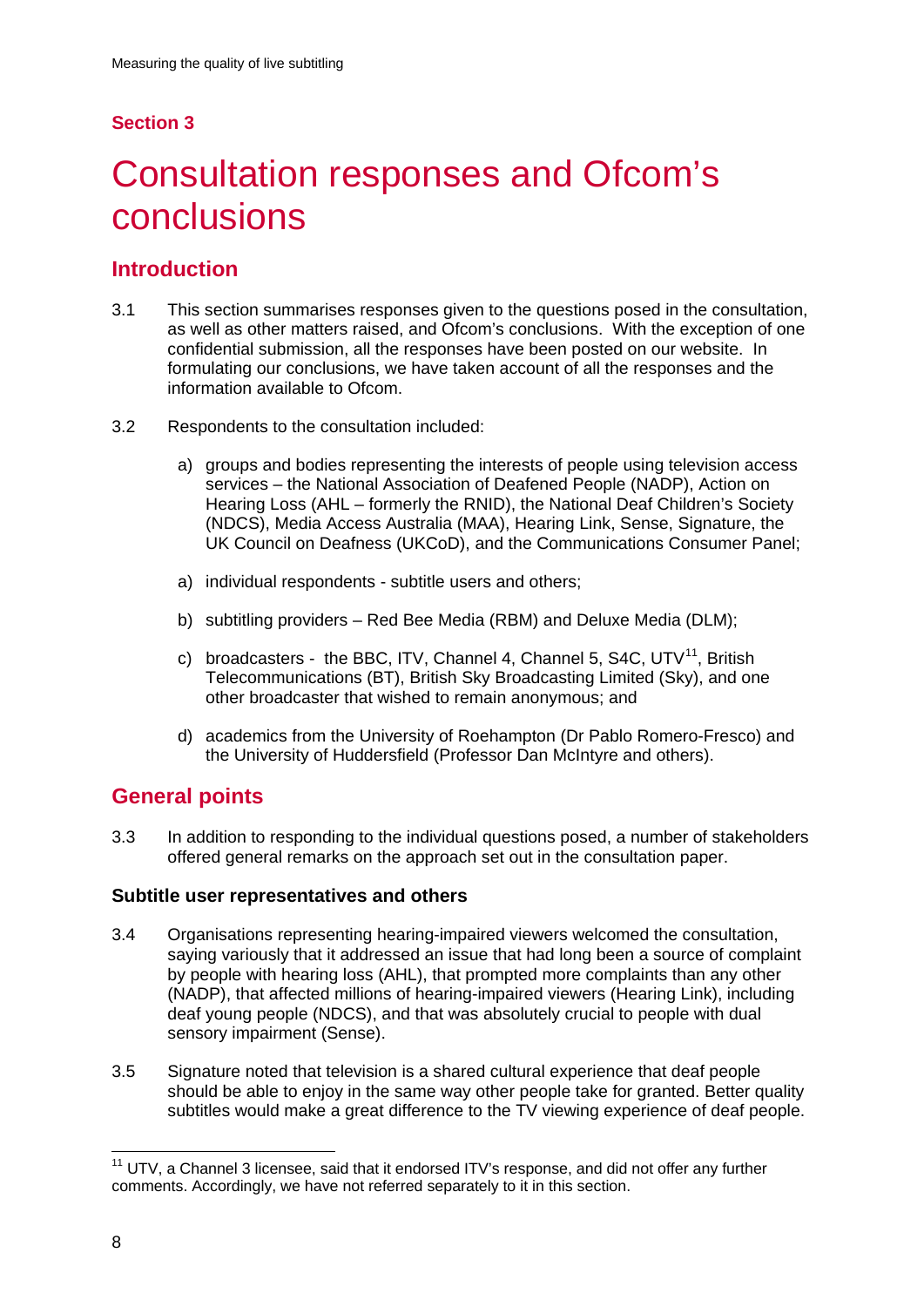UKCoD said that Ofcom's proposals represented an important step in ensuring that problems with subtitles are treated in the same way as problems with sound or vision. The CCP, noting the significant increase in the amount of subtitling since 2004, was pleased that Ofcom's focus had moved to improving the quality of subtitling.

- 3.6 The NADP said that it received more complaints from its members on this issue than on any other topic, both on the lack of accuracy of the subtitles and also on the delay before they appear, both of which greatly reduced the enjoyment and comprehension of programmes.
- 3.7 NDCS said that TV subtitling was an important issue for deaf children and young people. It cited a recent online survey of almost 500 deaf young people (12-18), of whom 88% said that they used subtitling to enjoy television. However, many reported problems with subtitling. The main complaints were latency, errors and subtitles ceasing to work. In conclusion, it supported Ofcom's work to help improve the quality of live subtitling by working with broadcasters, subtitling providers and representatives of end-users.
- 3.8 Sense said that, for people with dual sensory impairments (of varying degrees), quality live and pre-recorded subtitles helped to overcome the challenge of combined sight and hearing impairment. When text is too fast, delays are too long and errors occur, the ability to maintain focus, concentration and understanding is impeded to the point of capitulation.
- 3.9 The University of Roehampton's Dr Romero-Fresco said that, compared to many other parts of the world, the standard of live subtitling was of very high quality. But viewers had a right to demand even more quality. Though future developments would depend largely on technological development, human intervention would be needed for many years to come, so the contribution to the enhancement of subtitling quality of professionals was just as important. The data to be gathered from measurements would be extremely useful for these professionals to understand issues such as how much editing should be done, and how this affects latency etc. The one-stop shop suggested by the BBC (see below) could allow viewers to make complaints and obtain information, and could prove useful in managing unrealistic expectations, as well as obtaining feedback on aspects of subtitling quality.

#### **Broadcasters and subtitling providers**

3.10 Broadcasters welcomed the opportunity to respond to the consultation, and stressed that they took their responsibility to deliver high quality subtitling seriously (BBC, Channel 4, Channel 5, Sky, another broadcaster). BT said that it understood the difficulties experienced by some people with hearing disabilities in relation to subtitling quality. Sky said that it supported Ofcom's endeavour to improve the quality of live subtitling and was not in principle against the provision of information to support this. It agreed with Ofcom that latency, accuracy and presentation were key quality dimensions. ITV welcomed the recognition of the lengths to which broadcasters go to ensure that subtitling is of reasonable quality and is successfully transmitted to viewers.

#### Calls for further research

3.11 However, the BBC said that the AHL survey of its members was not a sufficient basis for an empirical understanding of the viewing experiences of subtitle users, and Sky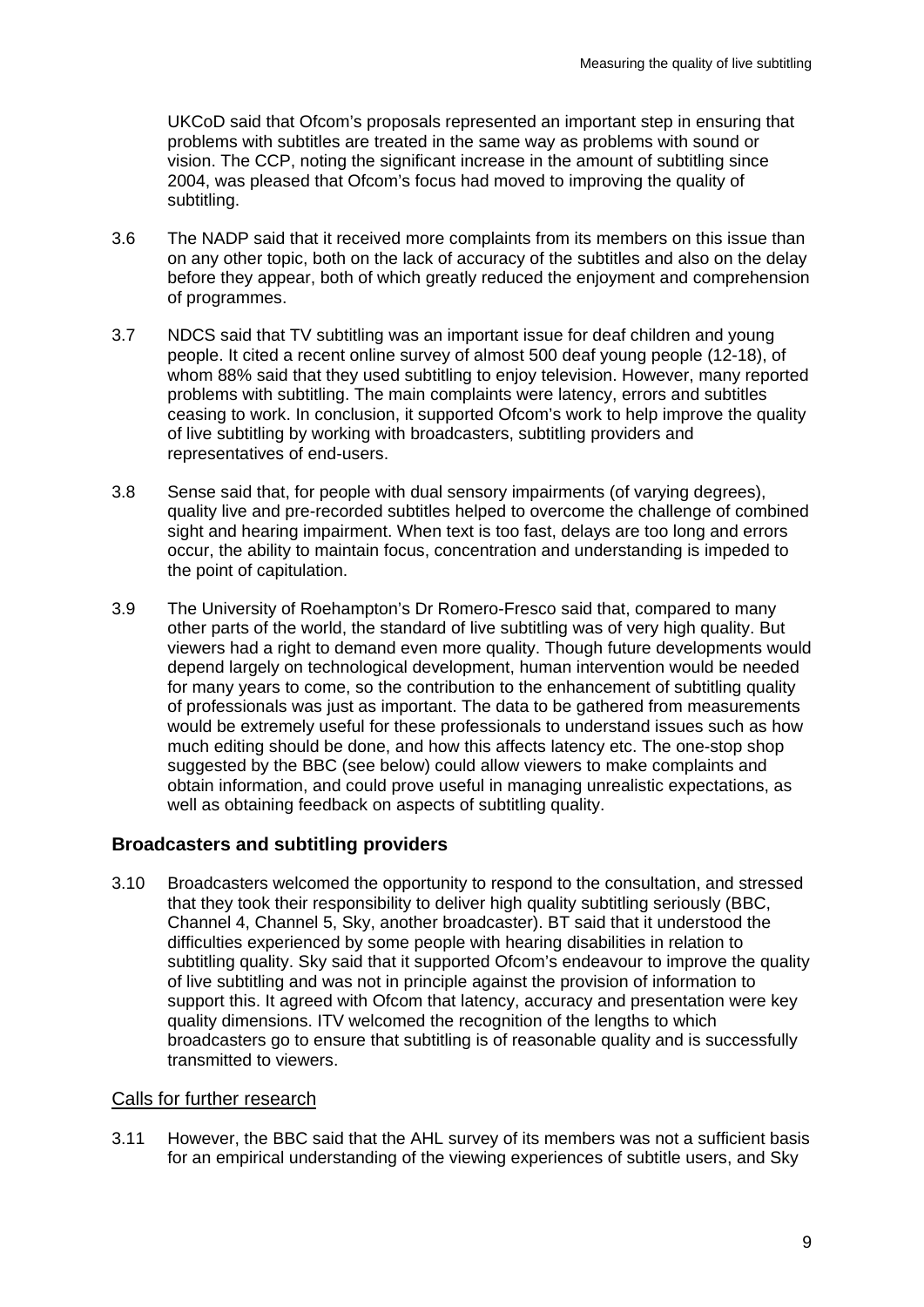said that the consumer research disclosed by Ofcom did not support the case for intervention.

3.12 The BBC suggested that, before considering changes to the present regulatory framework, Ofcom should commission research on the viewing experiences of subtitling users that could accurately gauge the priorities of hearing-impaired viewers, and test the degree to which access services distort their concerns compared to the wider UK public's concerns about their TV experience (such as repeats or a perceived 'lack of variety'). Sky advocated research that would consider the complex matrix of trade-offs between speed, accuracy, latency and presentation, and offered to help design the research.

#### Methodology for measuring quality

- 3.13 Several broadcasters commented on the proposed methodology for measuring the dimensions of quality. Channel 4 said that a framework for measuring quality could be a helpful way of publicly reporting the progress made in delivering high-quality subtitles and bringing objectivity to a field previously dependent on subjective assessments. Channel 5 said that it could lead to a research resource that might inform future improvements in subtitling quality.
- 3.14 Broadcasters also expressed concerns that:
	- a) measurements should be consistent across broadcasters (Channel 4, Channel 5), to ensure confidence in the results (BBC). Some suggested that this would be best achieved by Ofcom carrying out all or some of the measurement (BBC, Channel 5). Others said that an agreed methodology should be adopted (BBC, Channel 4); this could take time to develop (BBC, Channel 4).Channel 4 said that detailed guidance would be needed on issues such as what constituted different categories of inaccuracy;
	- b) the measurement costs should not be disproportionate, particularly as they received relatively few complaints about the quality of live subtitling (BBC, Channel 4, Sky, another broadcaster); and
	- c) publication of the reports could lead to proposals to spend money on securing improvement; there should be an objective assessment of whether the costs are proportionate, informed by market research (BBC).
- 3.15 The BBC suggested that, to ensure confidence in the results, it would be necessary for Ofcom to undertake the analysis. In order to avoid unfair comparisons between broadcasts of varying complexity, it suggested that consideration would need to be given to an objective approach to sampling – one example could be sampling of regular opening news bulletins. It would then be appropriate to produce estimates of the costs of all the proposals that emerged, and to carry out an objective assessment and validation that these are proportionate. In addition, the approach should be properly informed by professional, independent and representative market research using qualitative and/or quantitative research methodologies.

#### Effectiveness of proposed measurements

3.16 Several broadcasters expressed scepticism that reporting on measures of quality would help to drive significant improvements. Sky said that technology improvements would be more effective than mandatory reporting. It also pointed to the fact that a significant number of broadcasters (including Sky) used the same subtitle providers,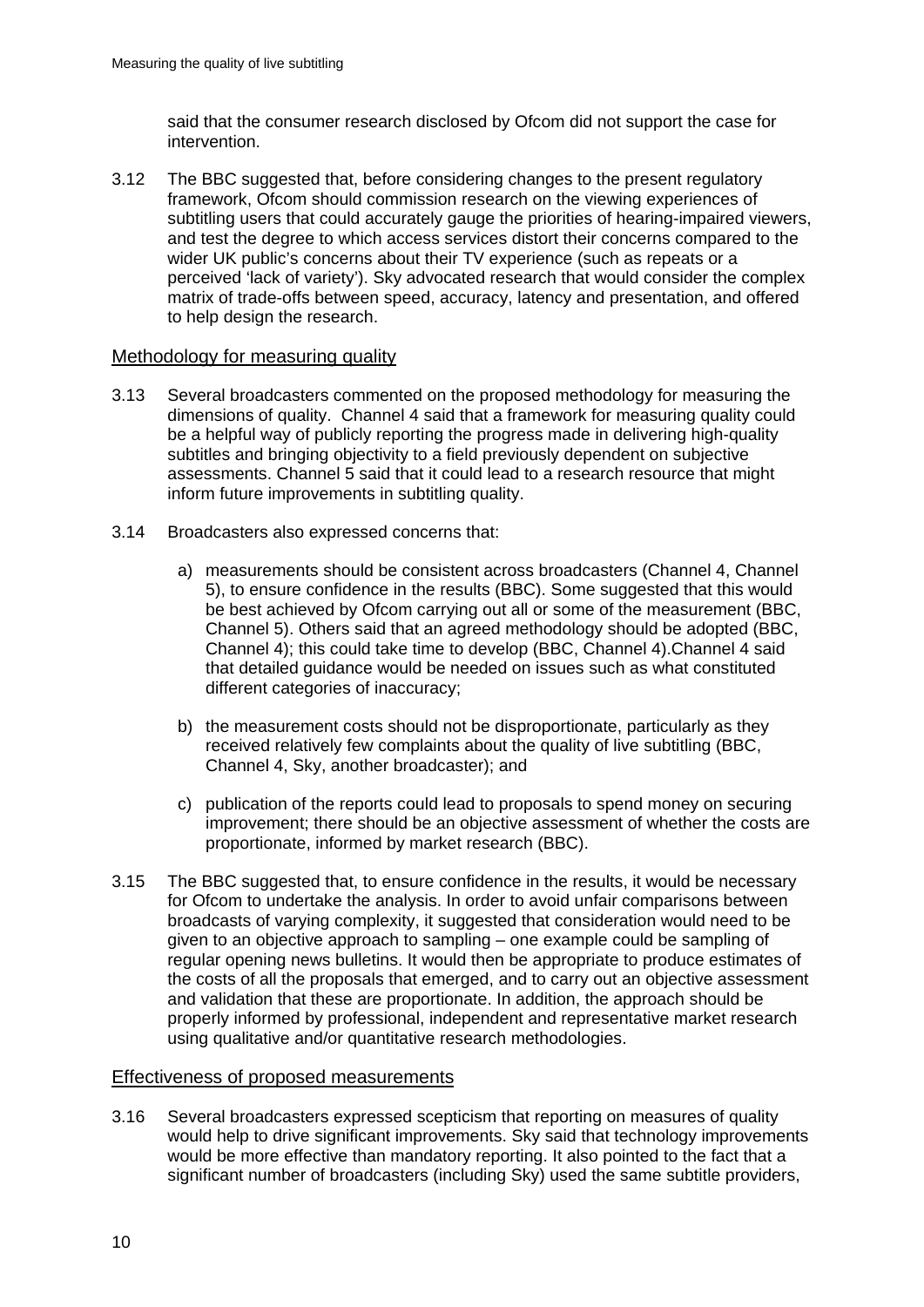limited the scope for individual improvements by broadcasters. BT said that as more subtitling became available, related problems could be expected to arise. Channel 5 did not think that substantial increases in both the accuracy and latency of live subtitling were possible. It would be far better for all parties to recognise this and accept that of necessity live subtitling will fall short of the quality of pre-recorded subtitling. Channel 4 cautioned that broadcasters might not be able to deliver significant quality 'uplifts' year after year.

#### Alternative proposals

- 3.17 Some broadcasters made alternative proposals:
	- a) in the light of its comments on the methodology, the BBC thought that it would be better to establish a one-stop-shop for complaints, with guidance on how to make complaints to broadcasters. It would be happy to discuss with charities the possibility of strengthening their engagement with the BBC and formalising meetings with BBC managers on a periodic basis, alongside other initiatives to boost dialogue and shared understanding;
	- b) one broadcaster suggested that self-regulation should be allowed to continue; Sky was also unpersuaded that regulatory intervention was necessary; and
	- c) BT said that if Ofcom wished to monitor the quality of subtitling, it could do so itself, rather than requiring broadcasters to measure and report on their own performance.

#### **Ofcom's response**

- 3.18 Ofcom notes the broad support from representatives of hearing-impaired people for efforts to improve the quality of live subtitling, subject to their more specific comments, outlined below.
- 3.19 Ofcom's response to points raised by broadcasters under the headings above is summarised below.

#### Calls for further research

- 3.20 Ofcom agrees with the BBC and Sky that the AHL survey, by itself, would not be a sufficient basis for an empirical understanding of the viewing experience of subtitle users. Indeed, we pointed out in the consultation paper (paragraph 3.12(d)) that it had been carried out by an advocacy body, and was not based on a nationally representative sample of people with hearing impairments. That said, Ofcom remains of the view, as we said in the consultation paper, that it does help to illustrate the problems that respondents say they encounter when using live subtitling.
- 3.21 In any case, the survey did not form the sole basis for identifying the key dimensions of subtitling quality, or establishing that each of these could cause problems for some subtitle users. As explained in the consultation document (paragraph 3.36), our assessment of the key dimensions of quality was based on a range of sources, including the academic research cited in the consultation document, complaints received by viewers, and prior consultation with broadcasters, representative bodies and subtitle users. We found broad agreement with the key dimensions of quality that we identified as a result of this process. In this connection, we note that none of the bodies representing the interests of hearing-impaired viewers have disagreed with the analysis set out in the consultation paper.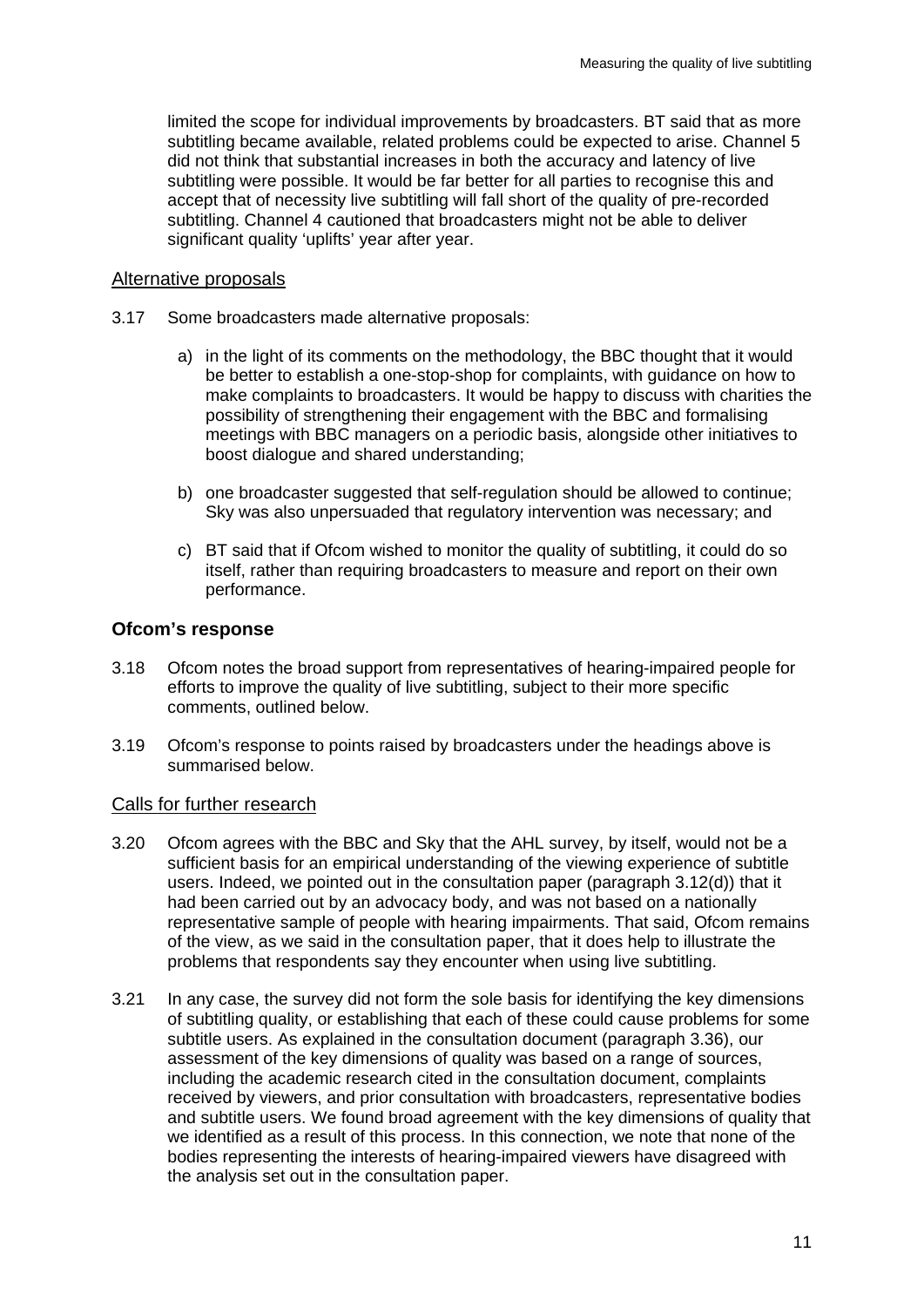- 3.22 Moreover, there seems little disagreement on the part of broadcasters, and none has suggested different factors. Sky agreed that latency, accuracy and presentation are key to the quality of live subtitling; it also appreciated that the speed of subtitling contributes to overall quality. Channel 4 said that it was right to focus on a basket of measures looking at several aspects of quality, such as speed, latency, accuracy or presentation. Channel 5 said that it understood that viewers want subtitles to be both accurate and to appear as soon as possible after the audio has been transmitted. The BBC explained its efforts to keep latency to a minimum, and why it regards accuracy as a key performance indicator. Accordingly, we do not consider that it would be either necessary or cost-effective for Ofcom to commission further research on the components of quality.
- 3.23 By the same token, Ofcom does not consider that much would be gained by undertaking further research to rank the dimensions of quality and / or ascertain the optimum balance between the different dimensions, as advocated by the BBC and Sky. Even if conclusions could be reached, they would not be valid for all subtitle users, nor fixed for all time.<sup>[12](#page-14-0)</sup> Ofcom believes that there is sufficient evidence that each has a significant bearing on the understanding and enjoyment of television by hearing-impaired viewers, and that each should therefore be addressed. Ofcom recognises that, in principle, improvements in, say, latency could impact accuracy. However, we consider that there is scope to establish dependencies through experimentation, as broadcasters have done to date. Accordingly, we do not think the research proposed by the BBC and Sky would yield extra information of sufficient value to warrant the consequential delay and expense. This does not, of course, preclude broadcasters from conducting research in this area, as the BBC already does. [13](#page-14-1)
- 3.24 As regards the BBC's reservations about relying on small sample sizes, Ofcom is satisfied that, although the 'dipstick' measures proposed would not be representative of all output, they would provide indicative data on the quality of live subtitling in the popular news, entertainment and chat show programming to be sampled. We consider that these data would be a helpful and proportionate means of identifying opportunities for improvement, and encouraging broadcasters to tackle them. Indeed, we note that the BBC, ITV, and Channel 4 already receive reports on speed and accuracy from their subtitling providers. The main effect of Ofcom's proposals would be to require broadcasters to carry out similar checks using a standardised approach.

#### Methodology for measuring quality

3.25 Ofcom agrees that it is important to ensure that measures across broadcasters are applied consistently, using a single methodology. Ofcom's plans for securing this are set out below. We also agree that the costs should not be disproportionate. Ofcom considers that the proposals to require broadcasters to analyse a limited number of programme samples at six month intervals ensure this. We have been advised that this process should only take a few working days on each occasion, and that it has the potential to replace or supplement similar staff assessments that are carried out by subtitling providers as part of their normal business.

<span id="page-14-0"></span> $12$  Indeed, it was RBM's willingness to challenge the accepted balance between latency and accuracy which has led to the improvements that the BBC and Channel 4 referred to in their submissions.

<span id="page-14-1"></span><sup>&</sup>lt;sup>13</sup> The BBC R&D North Usability Lab is presently conducting research into how the formatting and position of subtitling can improve the viewer experience, how speech recognition could be improved for respeaking, how the subjective perceptions of viewers about the quality of subtitling is influenced by changes in latency, and at the scope for offering an i-Player stream with synchronised live subtitles by slightly delaying transmission (see [http://www.bbc.co.uk/rd/projects/live-subtitle-quality\)](http://www.bbc.co.uk/rd/projects/live-subtitle-quality).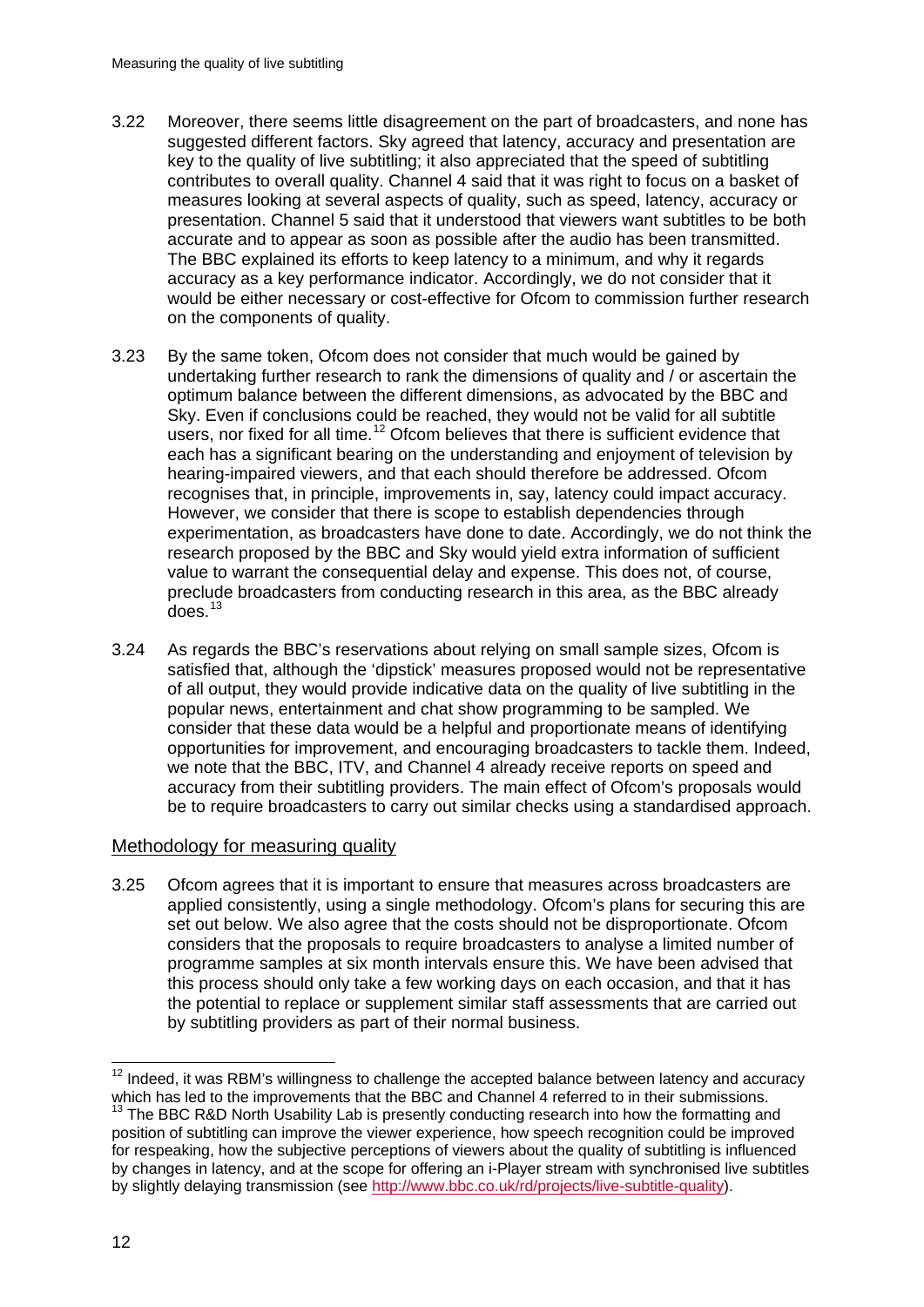3.26 As regards the BBC's suggestion that it would be appropriate to produce estimates of the costs of all the proposals that emerged, and carry out an objective assessment and validation that these are proportionate, we note that there are at present no proposals for further regulation beyond measurements of subtitling quality for a period of two years.

#### Effectiveness of proposed measurements

- 3.27 Ofcom agrees that technological developments offer significant potential to improve the quality of live subtitling, though we note that operational changes have also played an important part. Measurement data can complement and support efforts to improve subtitling quality, by highlighting those areas where problems exist.
- 3.28 While it is true that several broadcasters use the same subtitling provider, they are not bound to do so, nor indeed to use any third party providers – they use them by choice, and remain responsible for the quality of their output. Even the use of the same provider by several broadcasters does not preclude different contractual arrangements, nor does it prevent broadcasters from differentiating by taking measures within their direct control, such as ensuring the timely provision of programmes to subtitling providers. Accordingly, we do not accept the premise that the fact that several broadcasters use one supplier means that they cannot influence improvements individually.
- 3.29 Ofcom accepts that improvements in subtitling quality will not be straightforward. Indeed, we made clear in the consultation paper our view that 'to achieve an appreciable improvement in the quality of live subtitling, small improvements would be needed in several areas' (paragraph 1.9). But Ofcom does not agree that higher quality levels are unachievable; indeed, the work done by RBM in devising improvements to subtitling quality and continuing research by the BBC $^{14}$  $^{14}$  $^{14}$  suggests that incremental improvements are likely to be possible, and that these would help to promote the 'understanding and enjoyment' of live-subtitled television programmes by people with hearing impairments, which is the duty laid upon Ofcom by Parliament. [15](#page-15-1)

#### Alternative proposals

- 3.30 As regards the alternative proposals made by some broadcasters, Ofcom:
	- a) notes, in connection with the BBC's proposals for enhanced communications with disability organisations and a Parent Port-type complaint portal, that Ofcom's own website already provides links to each broadcaster for those wishing to make complaints about access services<sup>[16](#page-15-2)</sup> and there is already scope for viewers to complain either to Ofcom or directly to broadcasters, though one individual said that complaints to some broadcasters go unanswered. In addition, all the major broadcasters already meet disability organisations periodically to discuss access service issues. That said, Ofcom would welcome moves by broadcasters to make their own complaints procedures more accessible and easier to use. However, we do not see this as a substitute for

<sup>&</sup>lt;sup>14</sup> See footnotes 12 and 13

<span id="page-15-1"></span><span id="page-15-0"></span><sup>&</sup>lt;sup>15</sup> Ofcom is tasked by section 303 of the Communications Act 2003 with providing guidance to broadcasters on how they should promote the understanding and enjoyment of television by people with sensory impairments.

<span id="page-15-2"></span><sup>16</sup> <http://consumers.ofcom.org.uk/tell-us/tv-and-radio/subtitling-signing-or-audio-description/>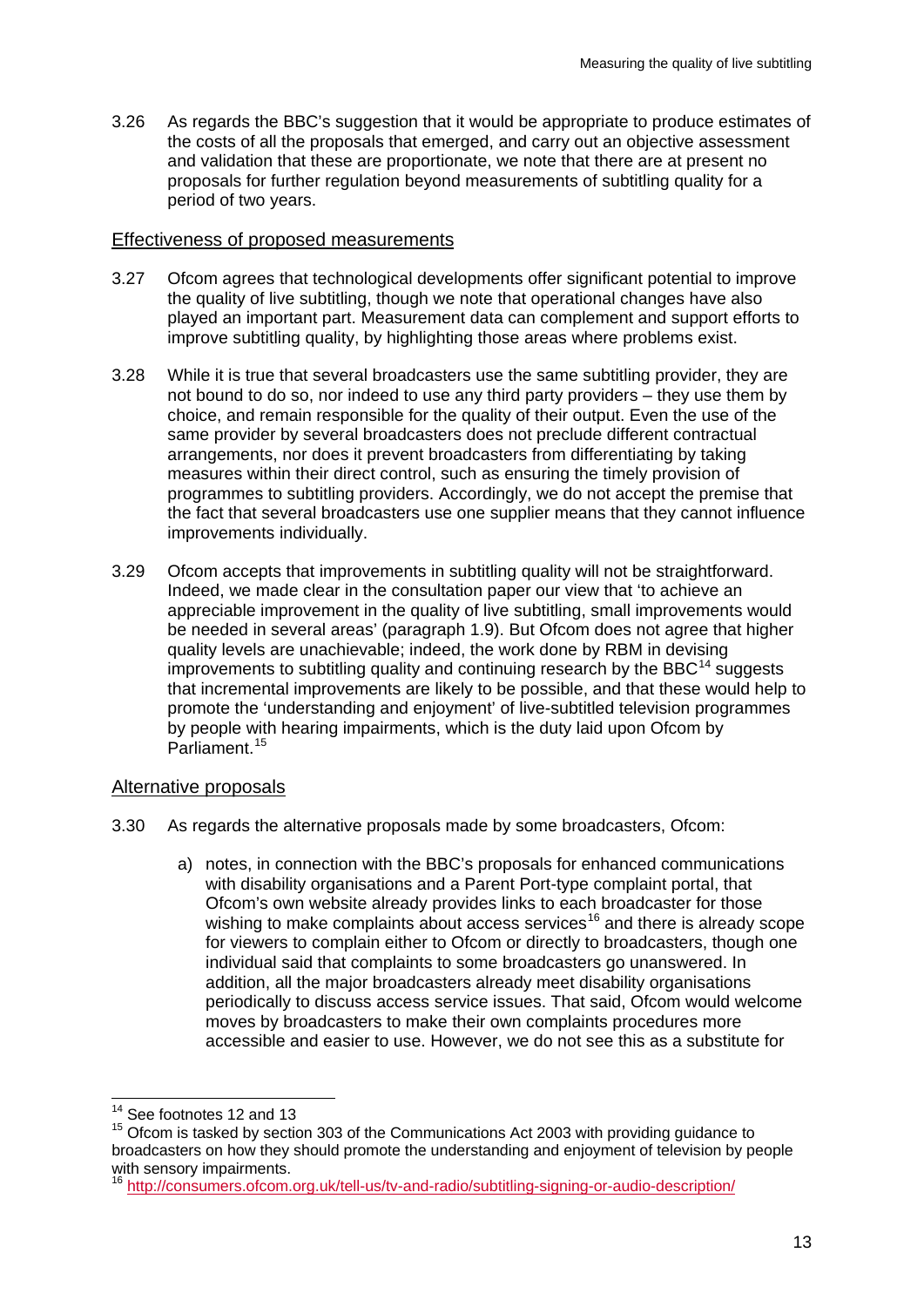gathering objective data on speed, accuracy and latency of live subtitling, in order to inform efforts to improve quality;

- b) notes that we are not currently proposing to regulate the quality of live subtitling directly. We are asking broadcasters to report in terms of standardised measures, but we are not proposing to set targets for the time being; and
- a) considers that asking broadcasters to take responsibility for the quality of their live subtitling output would increase the likelihood that senior broadcasting staff see and consider the reports. We also consider it reasonable that those broadcasters that are responsible for the vast majority of live subtitling should bear the costs of checking the quality of their output, rather than this being funded (through licence fees paid to Ofcom) by all broadcasters.

# **Average speeds of subtitling**

### **Ofcom's proposals**

- 3.31 Ofcom proposed that broadcasters should be required to measure and report on the average speed of subtitling. This would be based on a number of short samples of programmes that Ofcom would select every six months from news and other programmes. Broadcasters would be required to make available recordings of these segments to Ofcom in order that spot checks could be carried out.
- 3.32 In particular, we asked whether consultees agreed that broadcasters should be asked to:
	- a) measure and report every six months on the average speed of live subtitling in a variety of programmes, based on a sample of segments selected by Ofcom; and
	- b) report separately on different types of live programming. We suggested the categories of live news programmes, chat shows and entertainment programmes.

#### **Consultation responses**

#### Subtitle user representatives and others

- 3.33 NADP, NDCS, Hearing Link, AHL, UKCoD, Signature, Sense, the University of Huddersfield and 13 members of the public agreed with Ofcom's proposals to measure the speed of subtitling. Sense said the comprehension of people affected by both visual and hearing impairments was likely to be particularly impacted by rapid subtitling.
- 3.34 In comments on how subtitling speeds should be measured and reported, several respondents said that the methodology should be transparent so that results could be easily and meaningfully compared (NDCS, Hearing Link and UKCoD). Three (AHL, NDCS, Dr Romero-Fresco) said average speeds should be measured over 'fully spoken' excerpts and not those containing significant amounts of music or no dialogue. The results should be widely available to the public and published on the broadcasters' and Ofcom's websites (NDCS, AHL, UKCoD, an individual). In other suggestions, Signature asked that the number of subtitles broadcast at a rate of no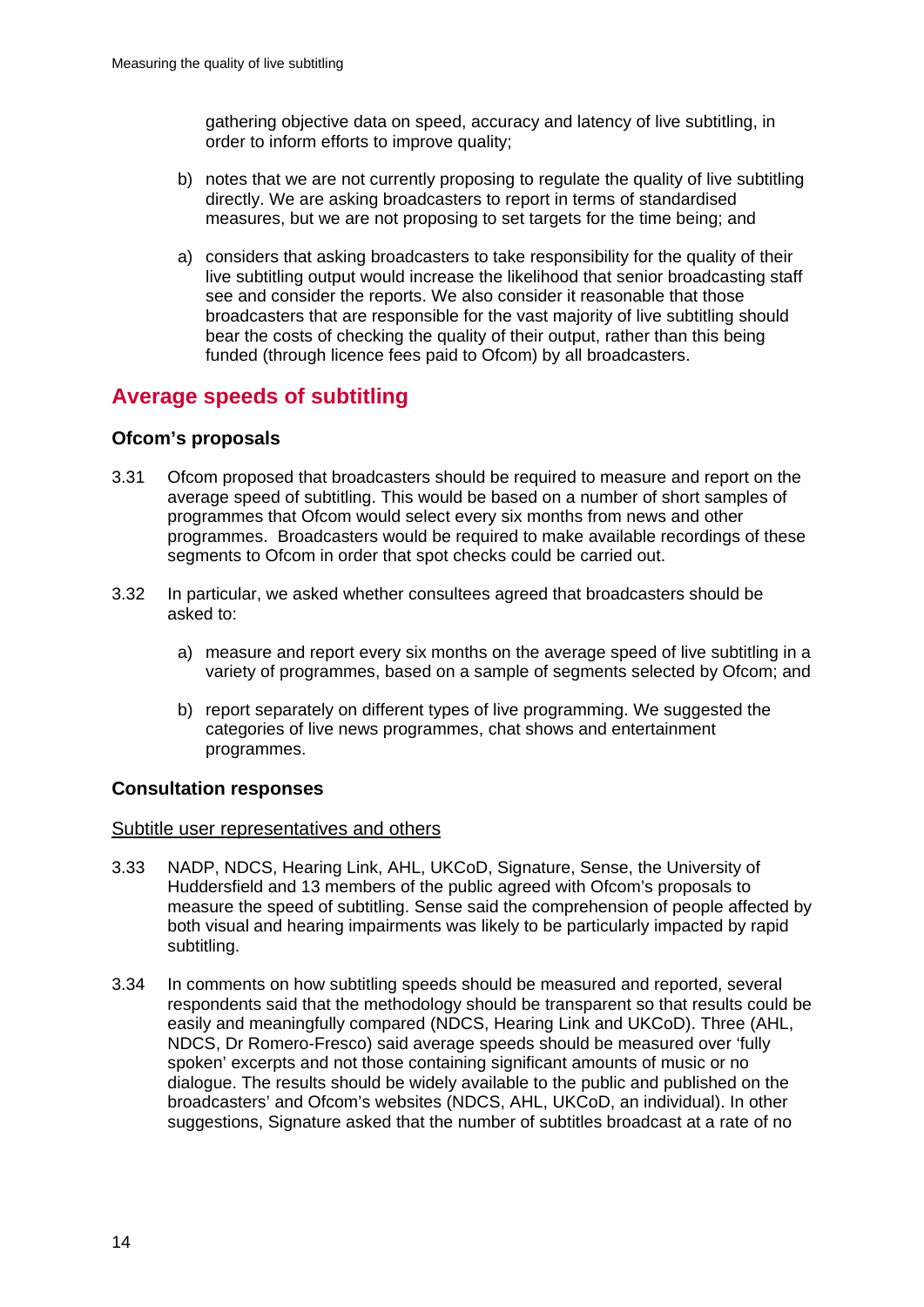more than 145 wpm<sup>[17](#page-17-0)</sup> be measured, and Sense said Ofcom's sampling should include both scrolling and block text styles so that variations in speed dependent on the style of presentation could be identified and reported upon.

- 3.35 One individual disagreed that averaged speeds would be a helpful measure of the quality of live subtitling. She said that subtitling speeds that forced the viewer to focus on the text might be more acceptable in news programming, for example, and that this would be preferable to the deaf community than editing. She suggested that complex material led to natural moderation of speed due to the technical challenges it presented to re-speaking and stenography.[18](#page-17-1)
- 3.36 Most respondents agreed that subtitling speeds should be reported for different categories of programme (Signature, UKCoD, NADP, Hearing Link, etc). Several suggested that the news and current affairs programmes were a particularly important category for deaf/hard of hearing viewers (Signature, UKCoD, NADP and Hearing Link). There was general support for Ofcom's proposed categories, but some suggested additional categories, such as quiz programmes (NADP), weather reports (AHL, Sense and UKCoD), voiceovers (Hearing Link, UKCoD) and sports programmes (Sense, UKCoD). NADP noted that entertainment programming was a wide category that might require further breaking down in terms of viewer experience of live subtitling.
- 3.37 Researchers from the University of Huddersfield agreed with our proposal that broadcasters should report on live news programming and believed that chat shows and entertainment programmes were sufficiently similar to require reporting on only one category. They believed broadcasters should be required to report on unscripted discussion programmes (e.g. Question Time) and programmes with specialist vocabulary.

#### Broadcasters and subtitling providers

- 3.38 ITV agreed with the proposal in principle, subject to more detail on the practicalities. Channel 5 thought it could lead to the development of a useful research resource, though it was not clear how this resource would lead to improvements. S4C agreed with the proposal, and said that it would allow broadcasters to share and gain information.
- 3.39 There was broad agreement that, if speed was to be measured, it should be done separately for different genres (BBC, Channel 4, Channel 5, ITV, S4C). Some suggested that it would make sense to look at additional or different categories to those suggested by Ofcom (S4C); suggestions included sport (BBC, ITV), regional news (ITV). Some pointed out that sports events would need to be similar in nature to allow comparison (BBC, S4C). However, Channel 4 felt that it was prudent to limit the number of categories initially.
- 3.40 However, several broadcasters were dubious about the merits of reporting on average speeds. Some noted that they or their providers already measured the speed of subtitling to some extent (BBC, Channel 4, DLM, ITV, RBM). Subtitling providers (DLM, RBM) said that measuring average speeds of live subtitling was

<span id="page-17-0"></span> $17$  Suggested as the most appropriate speed for maximum comprehension c.f. Jensema (1998), cited in Pierre Dumouchel, Gilles Boulianne and Julie Brousseau 'Measures for quality of closed captioning', CRIM, Canada.

<span id="page-17-1"></span><sup>&</sup>lt;sup>18</sup> For a discussion of how subtitles are produced, see section 4 of our consultation document. <http://stakeholders.ofcom.org.uk/consultations/subtitling/>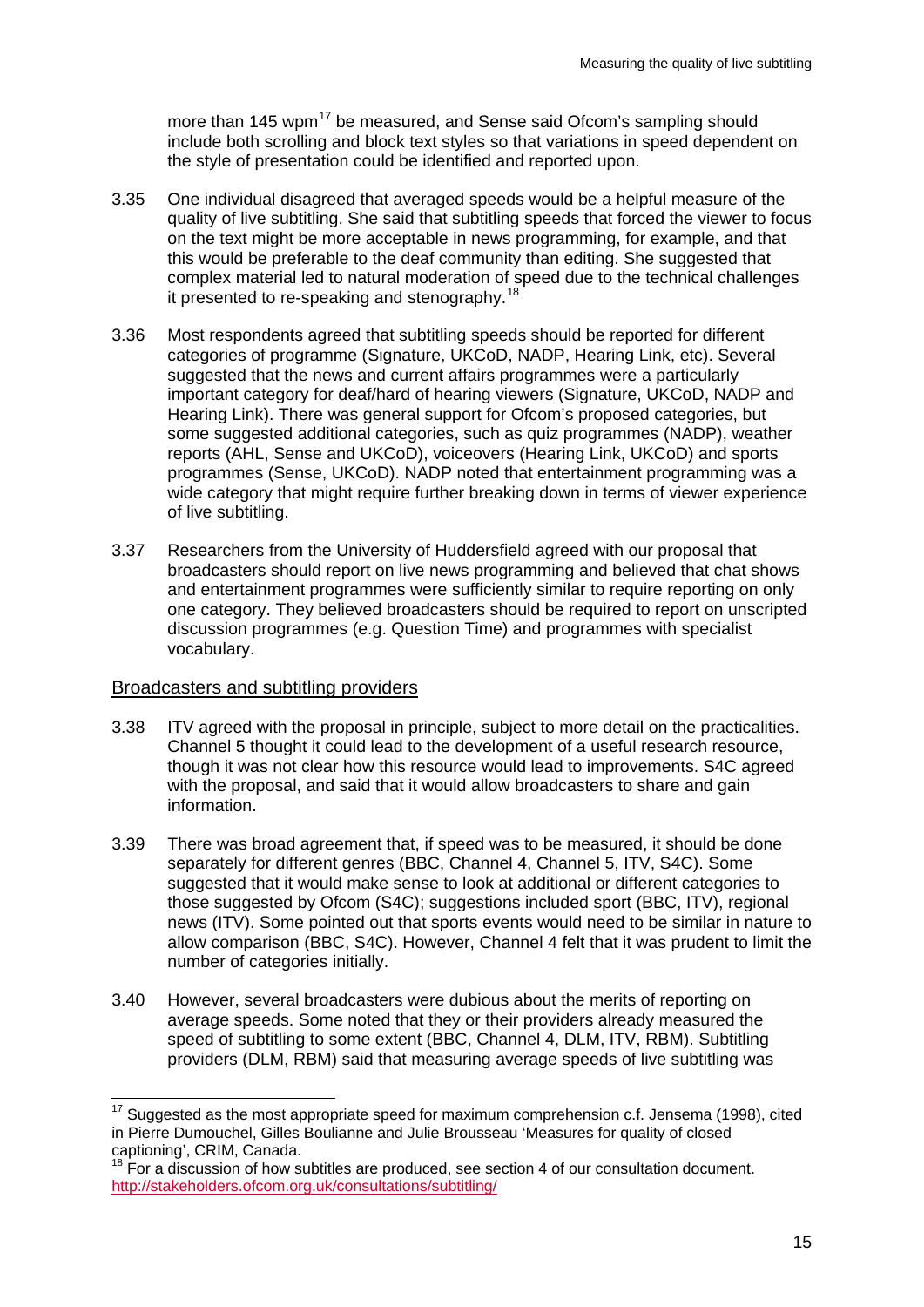possible, but RBM was unconvinced that measuring the average speed of a sample of programmes would help to improve live subtitling quality.

- 3.41 The BBC said that its spot checks had not identified any live subtitling exceeding 170 wpm; if this was happening, there might be other causes, such as temporary technical faults in the production chain or set top boxes, resulting in subtitles being buffered, then released too rapidly. In any case, it considered that considerable resources would be required to devise and apply an appropriate measurement methodology, and that this would be disproportionate given the small number of complaints about subtitling speeds.
- 3.42 Sky said that it would be a problematic measure as subtitling speeds were subject to too many variables outside the control of the broadcaster. In any case, it was unclear how it would drive improvements, which were largely dependent on technological progress. Accordingly, it did not agree with measurement and reporting. Ofcom's proposed requirements would increase the costs of providing access services and detract from increasing the volume of such programming.

## **Ofcom's conclusions**

- 3.43 Ofcom:
	- a) agrees that there would be some merit in broadening the range of genres to be sampled, but considers that the immediate priority should be to gain experience in the initial range of genres we proposed. We may add to the list in the light of experience;
	- b) agrees that speeds should be measured separately for programmes in different genres. However, we do not agree that establishing the range of different speeds is unlikely to contribute to possible improvements in the quality of live subtitling. For example, the data gathered may shed light on anomalies or differences in approach that may present opportunities for improvements in quality;
	- c) notes that, although some respondents have cast doubt on whether live subtitling ever exceeds the current recommended maximum of 160-180 wpm, some research suggests that it does. Other research cited in section 3 of our consultation paper also suggests that subtitling at this speed may be problematic for subtitle users.[19](#page-18-0) Ofcom considers that it would be helpful to get more data on actual speeds, in order that this can be used, together with relevant research, in reviewing Ofcom's guidance; and
	- d) notes that the speed of subtitling may not be due solely to production methods in all cases, and that transmission problems or problems in a viewer's receiver may sometimes result in subtitling being held back and then released in a burst. Ofcom notes that broadcasters undertake the transmission arrangements, either directly or through third parties with whom they contract, and that they remain responsible for ensuring that the services they provide to viewers include subtitling which complies with the requirements of Ofcom's code.

<span id="page-18-0"></span> <sup>19</sup> See paragraphs 3.32 to 3.33 of the consultation paper, and J Martínez and G Linder (2010) '*The reception of a new display mode in live subtitling*' (2010) in M Carroll, J Diaz Cintas, Y Gambier and M O'Hagan (Eds.) Eighth languages & the media conference.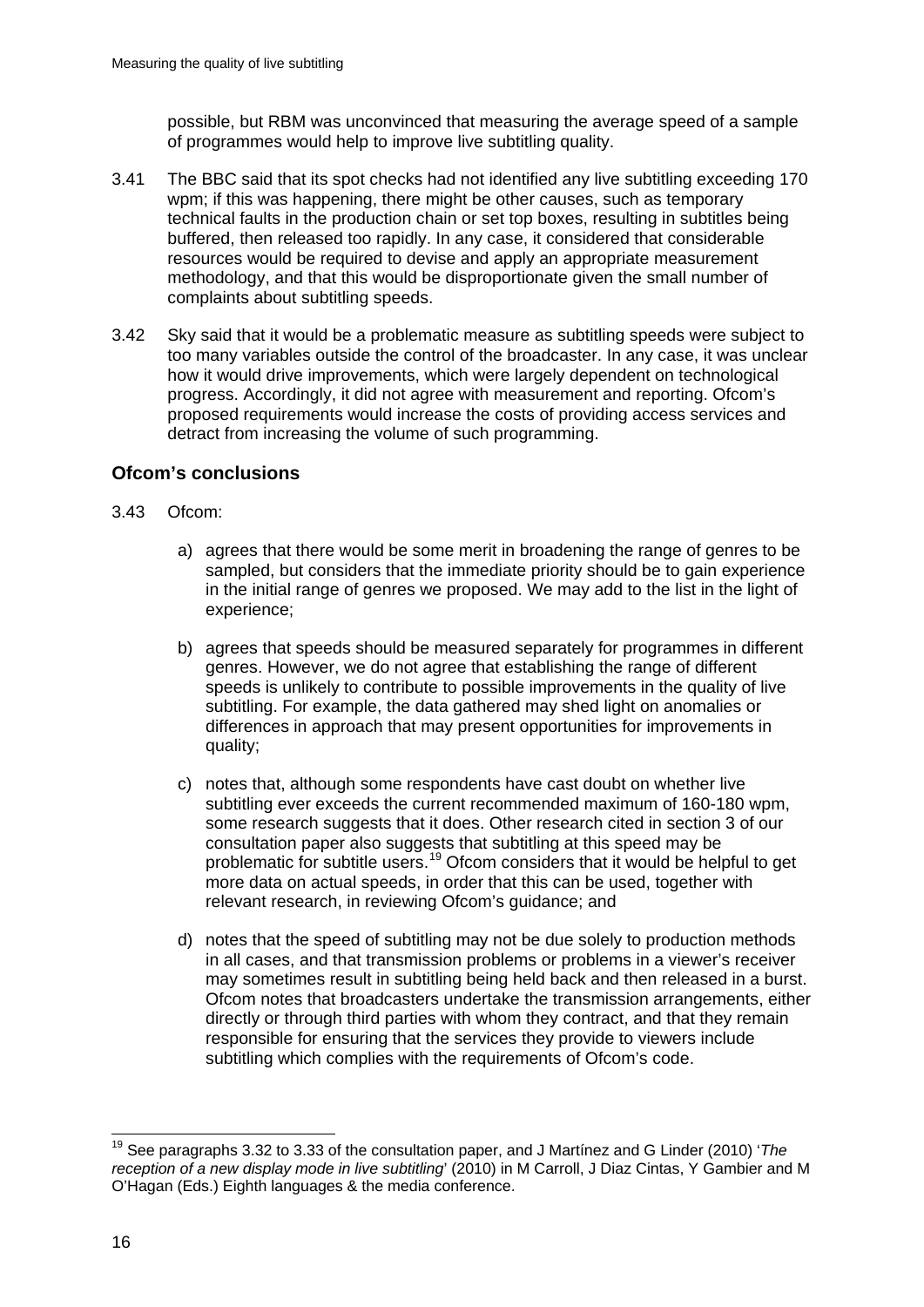# **Guidance on subtitling speeds**

#### **Ofcom's proposals**

- 3.44 We invited consultees' views on whether it would be appropriate to review the guidance in Annex 4 to the Code on Television Access. This suggests that subtitling speeds 'should not normally exceed 160 to 180 words per minute for pre-recorded programmes' and that, for live programmes, commissioning editors and producers should be aware that 'dialogue which would require subtitles faster than 200 wpm would be difficult for many viewers to follow'.
- 3.45 Finally, we asked whether consultees agreed that it was not appropriate to set a maximum target for the speed of subtitling as there may be exceptional circumstances when higher speeds would be appropriate.

#### **Consultation responses**

#### Subtitle user representatives and others

- 3.46 Most organisations representing deaf and hard-of-hearing people agreed with Ofcom's proposals.
- 3.47 NADP, NDCS and Signature believed that how the content was edited to achieve an appropriate speed was more important than the speed itself; but suggested that if programme types were consistently exceeding recommended speeds for live subtitling this should be reported. Hearing Link was concerned about the problems some deaf people would face when presented with subtitles at speeds in excess of 200wpm, but agreed with Ofcom's view that a target for maximum speed was not appropriate at this stage, as did AHL, NADP and UKCoD. UKCoD suggested that the phrase in the guidance 'not normally exceeding' could be strengthened to encourage positive action in this area.
- 3.48 Sense said that people with a dual impairment frequently had an experience of being unable to keep up with the fast pace of the text. They therefore believed the guidance should be reviewed to ensure the speed of subtitles was within an acceptable tolerance. Some subtitle users believed a target for maximum speed should be set. One member of the public said too many words made subtitling processing difficult. Some service users who believed that a maximum target for speed of subtitling should be set commented not on subtitles being too fast, but rather that they were too slow and did not keep up with the on-screen action.
- 3.49 Dr Romero-Fresco considered that a maximum target speed might constrain respeakers from taking other factors into account, but suggested that the guidance did need to be reviewed, so that it reflected the latest understanding about subtitling speeds and their impact on viewers.
- 3.50 Most members of the public did not comment on whether the guidance should be reviewed; of those who did, views were mixed. One supported a review, another thought it unnecessary, and a third said that it would not be helpful without a greater understanding of how speed regulation might affect latency and accuracy. There were also a variety of views on whether a maximum target for speed of subtitling should be set. Two pointed out that reading speeds for individuals varied, particularly between those who were pre-lingually deaf, and those who had lost hearing later in life. This would make a single target hard to achieve. Another said they would rather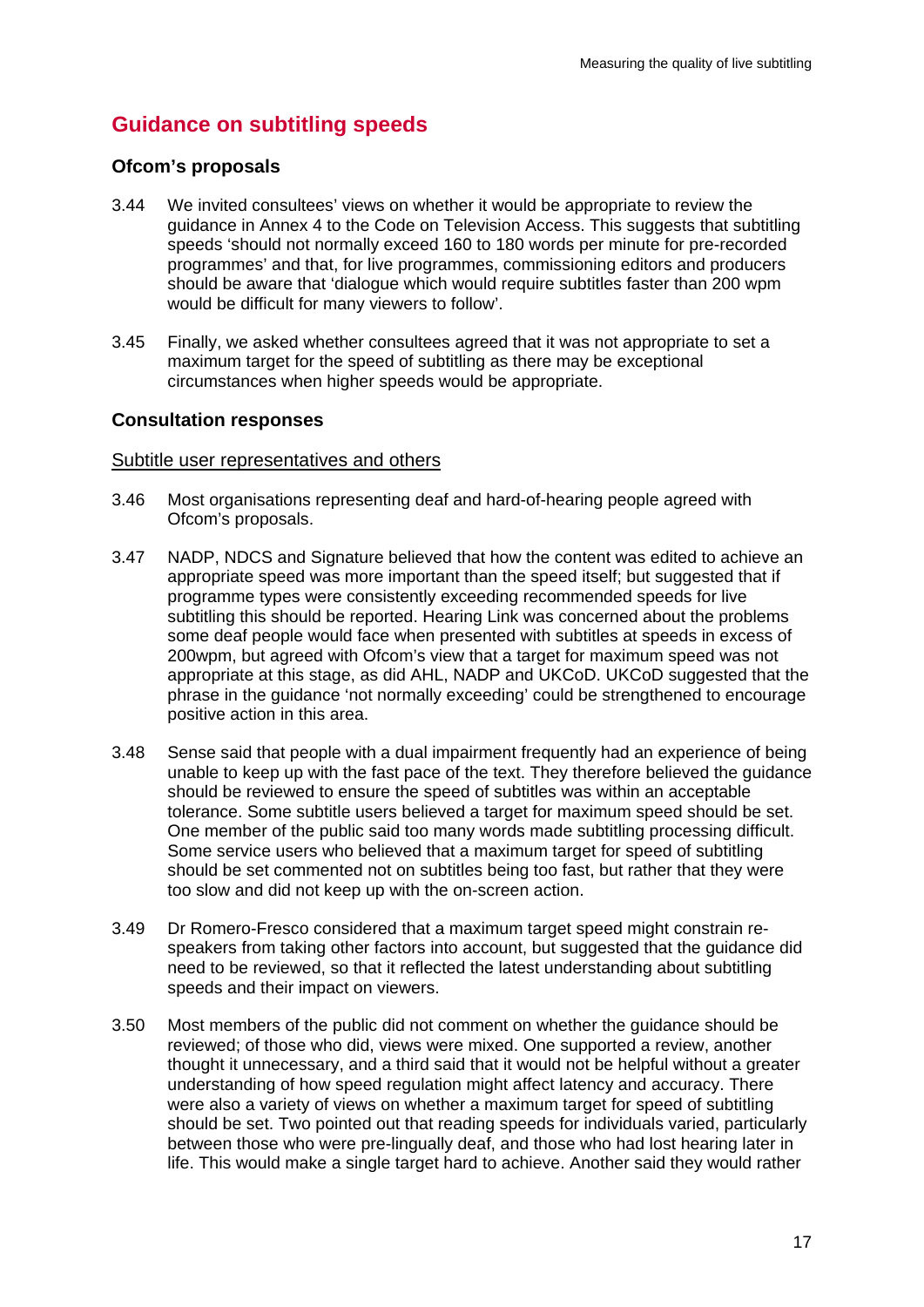have fast subtitles showing every word than slower subtitles giving a simplified summary.

#### Broadcasters and subtitling providers

- 3.51 The BBC, BT, Channel 5, ITV, Sky and RBM believed Ofcom's existing guidance was sufficient and did not need to be reviewed at present. BT suggested it might be updated if new research evidence became available.
- 3.52 RBM agreed with the statement in the guidance that "dialogue which would require subtitles faster than 200wpm would be difficult for many viewers to follow", and explained the physical techniques of subtitling meant it was difficult to create live subtitles at speeds too fast for the average viewer to read. The BBC said that, even in programmes with very fast speech, the likelihood of going above 200wpm was very low. In the past year, their own spot checks had not registered any live subtitles at speeds above 170wpm.
- 3.53 The subtitling service providers who responded to the consultation agreed that a maximum target for speed of subtitling was not appropriate at this time. Deluxe Media explained that viewers could process more words per minute when block subtitles were used than with scrolling titles, meaning a maximum target for all live subtitling might not deliver the best service to viewers.
- 3.54 BT believed there was no need for a maximum target at present but suggested that Ofcom keep this under review. Sky agreed that a target was not appropriate and commented that speed was only one dimension of quality. S4C also cited the tension between speed and accuracy as well as a number of other variables in support of their agreement with Ofcom's proposal that a maximum target was not appropriate. They believed pressure to achieve a specific speed might impact adversely on the accuracy of subtitles.

## **Ofcom's conclusions**

3.55 It is clear that there would be merit in looking again at the guidance in the light of the research now available, but Ofcom considers that it would be better to do so in the light of data from the measurement exercise. Ofcom will then consider whether there is a case for revising the current guidance on both speed and latency, and whether targets should be set. In doing so, we will have regard to the data, relevant research, and the views of interested parties. Pending that, we do not consider that it would be appropriate to gather data on subtitles exceeding a particular speed.

# **Latency**

## **Ofcom's proposals**

- 3.56 Ofcom proposed that broadcasters should be required to measure both the average latency of subtitling and the range of latencies, based on a number of short samples of programmes that we would select.
- 3.57 Ofcom also asked consultees whether they agreed with our view that it was not appropriate to consider targets for latency until we knew more about what was actually possible.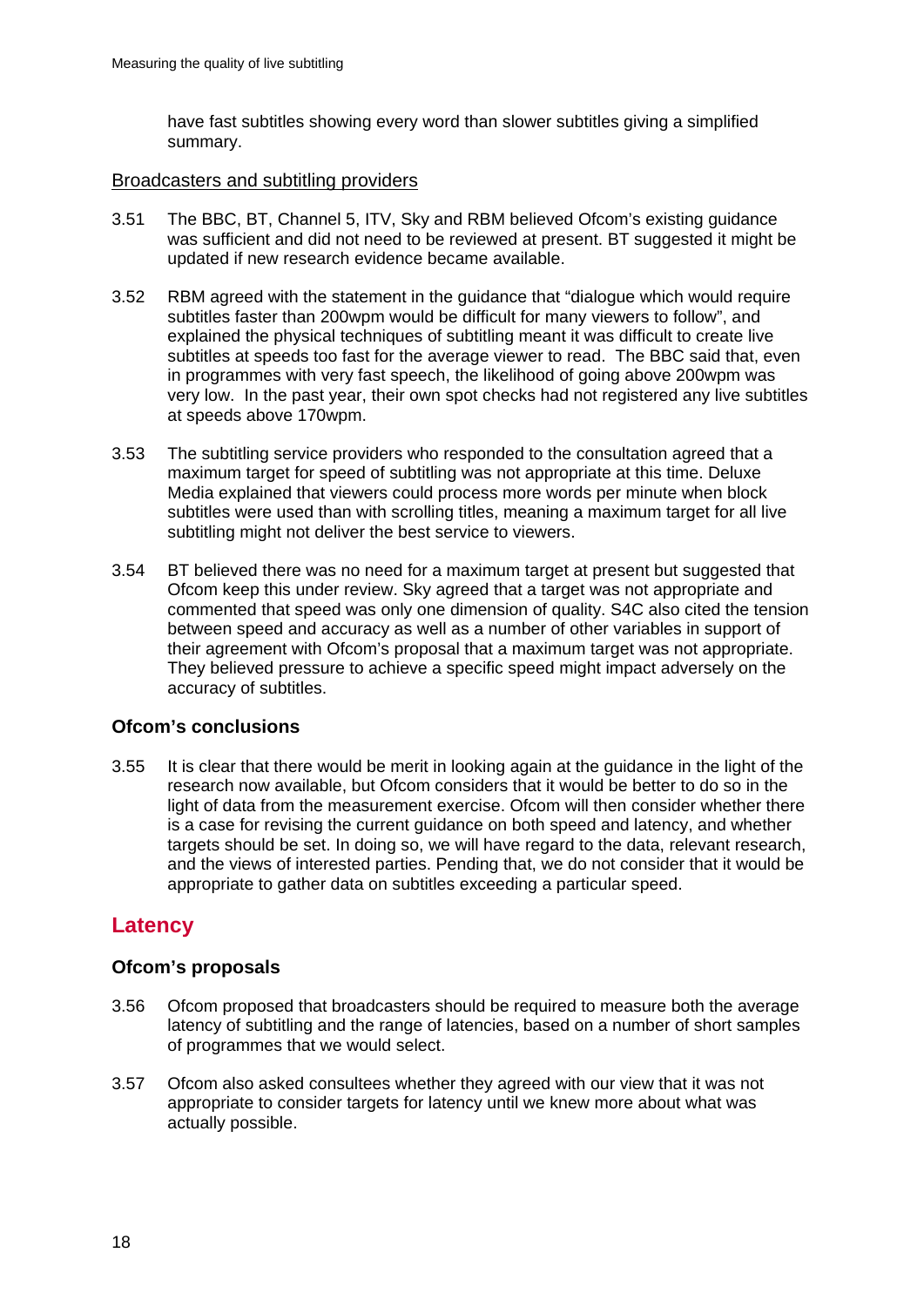## **Consultation responses**

#### Subtitle user representatives and others

- 3.58 There was strong support for measuring the latency of subtitles on their programmes. AHL said their research showed latency to be the biggest cause of problems for deaf or hard-of-hearing people watching programmes with subtitles. Sense also commented that latency and delays were the most significant and frequently reported problems with live subtitling by people with dual sensory impairment. They explained that if latency extended too much, comprehension of a programme was limited or lost completely. NDCS, AHL and NADP welcomed Ofcom's proposal to measure average latency and the range of latencies. NDCS also agreed the measurements should cover a range of programme types.
- 3.59 Several respondents agreed a maximum target for latency should not be set at this stage, although they believed a target might be appropriate when more research had been carried out (AHL, NADP, NDCS, Signature and Sense). However, individual respondents largely favoured a maximum target, pointing out that significant delays made comprehension difficult or impossible (particularly for news), and affected the enjoyment of programmes.
- 3.60 A number said that further research was required to determine optimum latency levels to avoid adverse impact on comprehension (AHL, Sense, an individual); Hearing Link said that targets should not be considered until more information was available about what was possible. An individual respondent said that there were many points in the transmission chain that could affect latency. She also suggested the balance between accuracy and latency differed according to the programme genre (for example, in news programming, accuracy was more important than latency).
- 3.61 While a number of respondents agreed that latency often exceeded 3 seconds, they nonetheless felt that the guidance should be retained (AHL, NADP, NDCS), to encourage broadcasters to make greater efforts (NADP).<sup>[20](#page-21-0)</sup> MAA said that a target of 3 seconds delay was appropriate, but would be difficult to achieve in practice; in Australia, the average delay was around 5 seconds. Dr Romero-Fresco said that data from recent studies suggested that the current average latency is closer to 6-8 seconds, and that the guidance that latency should be less than 3 seconds could not realistically be met at present. Signature believed broadcasters should report on the number of subtitles delayed by more than 5 seconds.

#### Broadcasters and subtitling providers

3.62 There was general agreement on the part of broadcasters and subtitling providers that it would be premature to set targets for latency (BBC, Channel 4, Channel 5, ITV, RBM, Sky). Setting targets might prejudice the speed and accuracy of subtitling (BBC, Sky). Channel 5 did not see how targets could be set or enforced. Several suggested that latency could be affected by a variety of factors that were not solely within the control of broadcasters (DLM), including the complexity of the transmission chain (BBC, ITV, RBM, Sky).

<span id="page-21-0"></span> <sup>20</sup> Ofcom's current guidance (paragraph A4.18 of the Code) says, amongst other things, that: '*In live programmes, the aim should be to keep the inevitable delay in subtitle presentation to the minimum (no more than 3 seconds) consistent with accurate presentation of what is being said.*'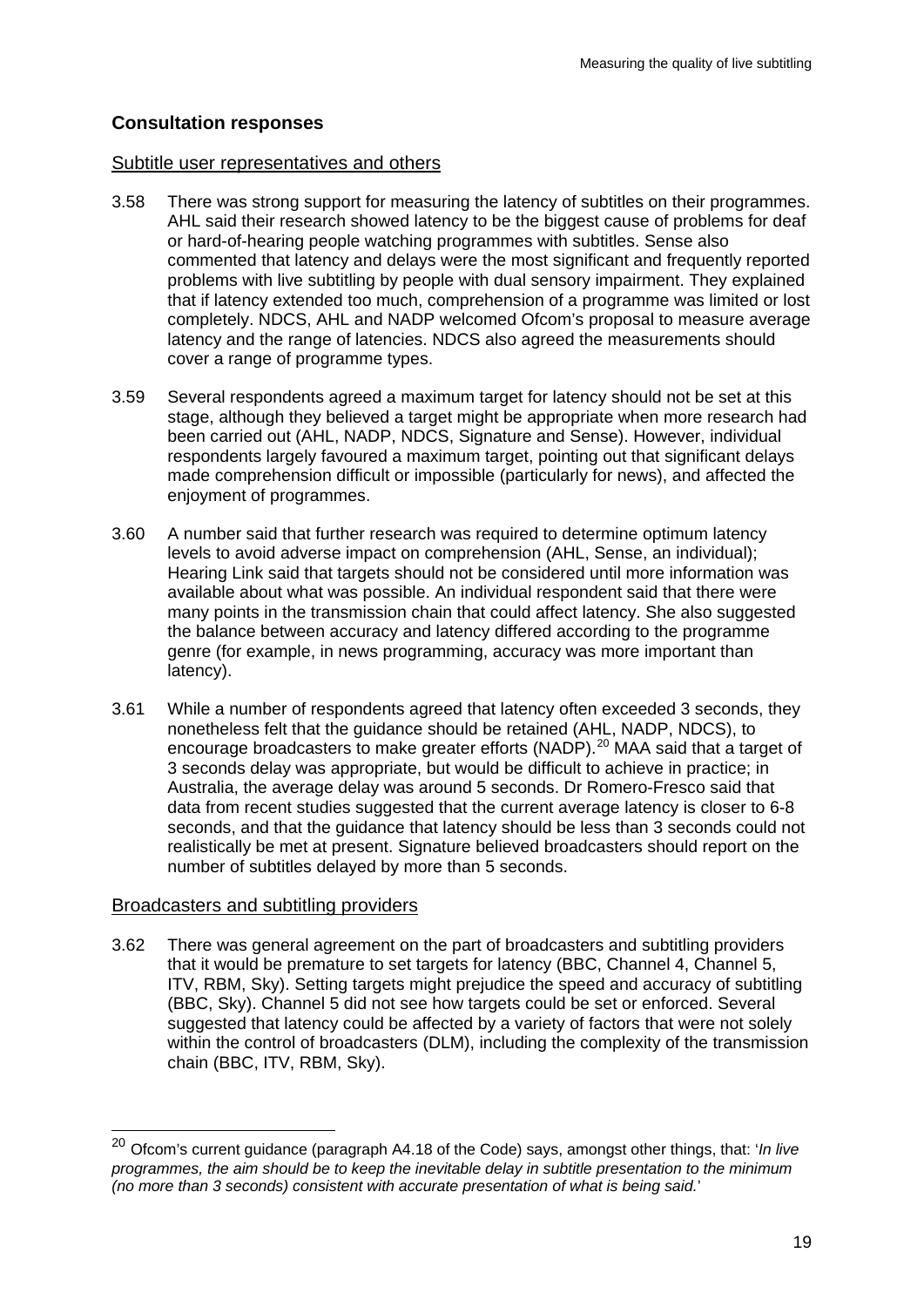- 3.63 Broadcasters offered a number of observations related to the measurement of latency. Channel 4 asked at what point in a programme this should be measured, noting that, as delays varied throughout the course of a programme, it had not been possible to agree on a 'single' latency number. ITV said that inevitable fluctuations in latency during a programme would need to be considered when specifying programme samples. S4C and ITV said the type of programme would determine latency to a certain extent (for example, latency was inevitable in fast-moving programmes such as a rugby game). ITV believed Ofcom needed to specify platform and receiving equipment if it required broadcasters to measure latency.
- 3.64 The BBC said that more work was needed to investigate the causes of latency, as well as to ensure that standards for receivers set by the Digital Television Group (DTG) were appropriate and applied both to existing receivers, and to emerging connected TV equipment.

## **Ofcom's conclusions**

- 3.65 Ofcom notes that virtually no-one believes that the recommended maximum 3 second delay specified in the guidance is achievable. However, there is little enthusiasm for the guidance to be reviewed. Broadcasters are content for this recommendation to remain in the guidance provided it is not hardened into a target. Bodies representing hearing-impaired viewers want to retain the guidance, because they hope that it will encourage broadcasters to strive to achieve it.
- 3.66 Ofcom sees little value in reviewing the current guidance until data is available from the measurement exercise. Accordingly, we will defer any review until more data is available, and will take account of the research available at that point.
- 3.67 Ofcom recognises the point made by broadcasters, that latency may vary across the course of a programme, and that it may also vary from one type of programme to another. It was for this reason that we proposed the measurement of both the average latency of subtitling and the range of latencies across the samples tested. We believe that this should help to shape a better understanding of how latency varies, and the extent to which it departs from the aim that delays should be kept to the minimum (no more than 3 seconds). If experience suggests that it may be appropriate to change the way that latency is measured, we would consider that.
- 3.68 Finally, Ofcom notes that broadcasters undertake the transmission arrangements, either directly or through third parties with whom they contract, and that they remain responsible for ensuring that the services they provide to viewers include subtitling which complies with the requirements of Ofcom's code.

# **Accuracy**

## **Ofcom's proposals**

- 3.69 Ofcom noted that access service providers' routine assessments of the performance of individual subtitlers often included measures of inaccuracies such as misspellings, omissions, and false but credible facts and figures.
- 3.70 Ofcom proposed that broadcasters should be asked to report on both gross error rates and the number of more serious errors to be found in excerpts selected by Ofcom from a range of programmes.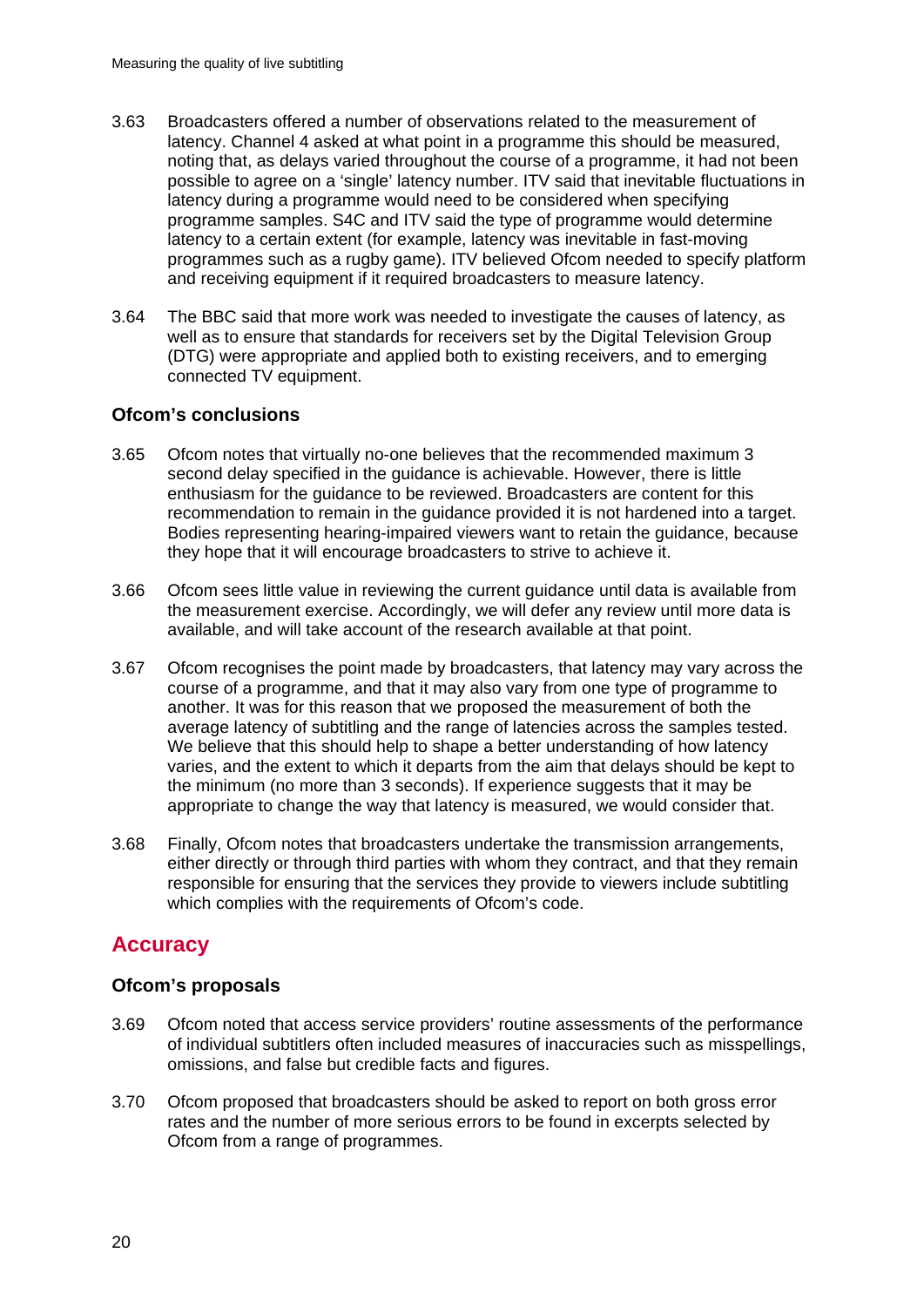3.71 We invited consultees to comment on whether they agreed with our proposal to require broadcasters to measure and report every six months on error rates on the basis of Ofcom's selection from a range of programmes.

## **Consultation responses**

#### Subtitle user representatives and others

- 3.72 NADP, AHL, NDCS, Signature, Sense, UKCoD and Hearing Link agreed with Ofcom's proposal that broadcasters should be asked to report on error rates, including the number of more serious errors, as did most individuals who commented. However, some respondents thought that greater granularity was needed. NADP and NDCS noted that some errors were more serious than others and believed a breakdown of type and severity of error was important; a simple count of errors would not be sufficient. NDCS and Signature believed assessment of severity should include categorisation of minor, standard and serious errors.<sup>[21](#page-23-0)</sup> Dr Romero-Fresco agreed, and said that measuring only serious errors could lead to unreliable data.
- 3.73 One individual suggested that it would be preferable to focus either on speed or accuracy rather than attempting to improve both at the same time.
- 3.74 Additional comments were as follows:
	- a) AHL believed Ofcom should investigate instances of high error rates to improve future quality, while UKCoD and Hearing Link believed more clarity was needed about action that would be taken if broadcaster error rates remained high. Sense commented that it would be useful to report presentation errors such as poor positioning of subtitles;
	- b) NADP said they received many complaints about high error rates in subtitles for regional as compared to national news;
	- c) NADP suggested that repeated attempts at correction sometimes increased the latency of what followed when comprehension was not severely compromised by the error. They proposed that reporting on error rates should include the number of corrections made; and
	- d) the University of Huddersfield said that greater clarity was required on what constituted accuracy in subtitling.

#### Broadcasters and subtitle providers

- 3.75 Channel 5, ITV and S4C agreed in principle with Ofcom's proposal, provided a single methodology was applied to all broadcasters. S4C agreed that it would be beneficial for broadcasters to report on error rates twice a year in order to share and gain information from other broadcasters. However, some felt that Ofcom should carry out the analysis to ensure the necessary objectivity (BBC, Channel 5). BT said that if Ofcom considered checks necessary, it could carry them out, or use a third party.
- 3.76 DLM said that it already monitored error rates and error types, which were combined with speed measurements to form an overall metric. It would support its client on any

<span id="page-23-0"></span> $21$  These are the names given to categories of error in the NER model, summarised in paragraph 3.34 of the consultation paper.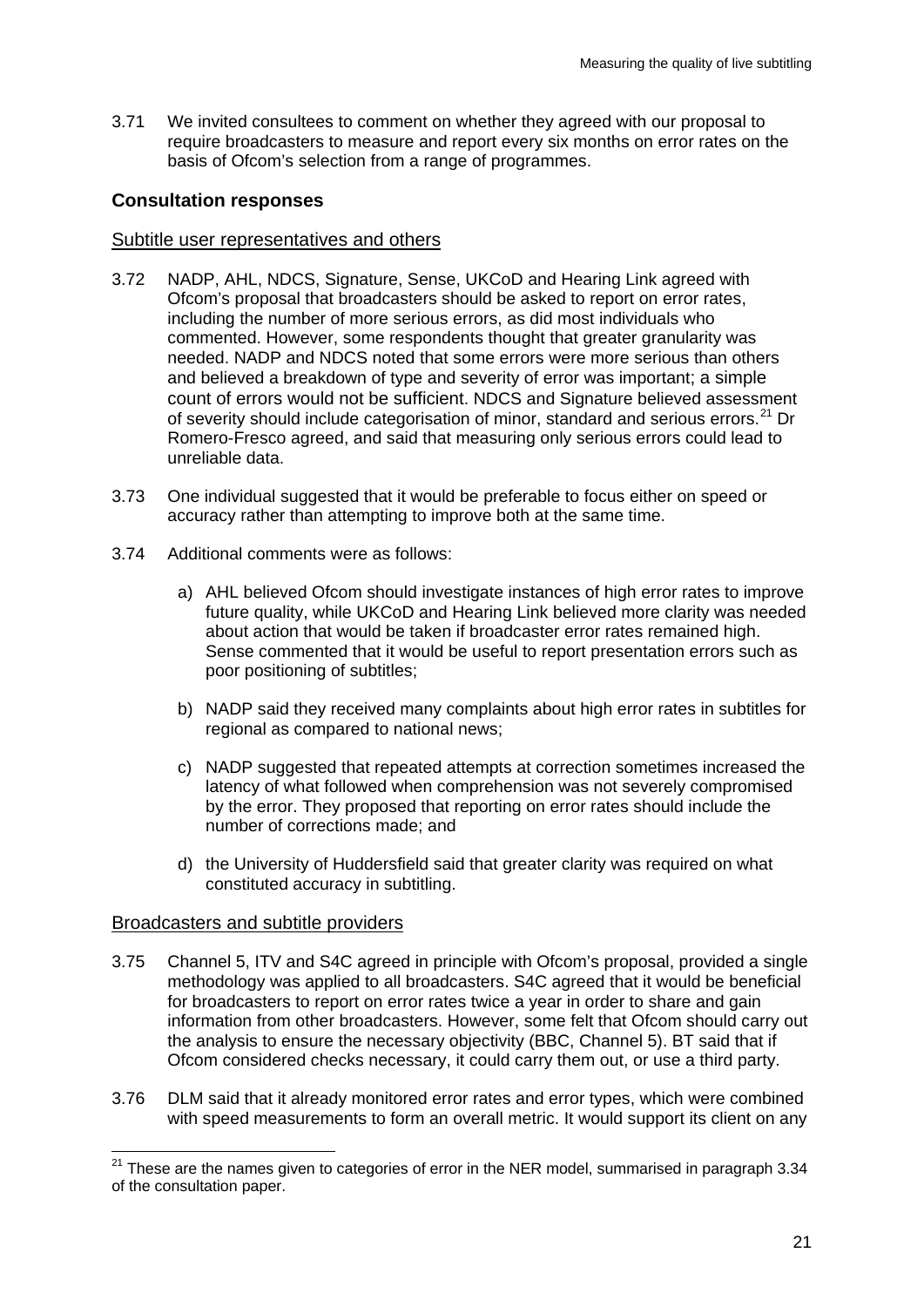reporting requirements that it felt were necessary. RBM said that it had robust mechanisms in place regarding live subtitling accuracy. In addition, RBM measured the live accuracy rate of every subtitler every month, and had stringent procedures around error correction and error reporting.

- 3.77 The BBC suggested that the process could be very time consuming, and might be of limited public value, given that broadcasters already have individual quality checks agreed with access services providers. Sky disagreed with the need for measurements of accuracy, saying that improvements in the quality of live subtitling would be better achieved through technology improvements than mandated reporting.
- 3.78 Some broadcasters suggested that the methodology should distinguish between different types and degrees of accuracy – minor, standard (significant) and serious (BBC, Channel 5). A clear definition of each would be essential but difficult to agree and establish (BBC). Samples should be chosen from the previous 90 days for which recordings were retained (BBC, Channel 5); Sky pointed out that broadcasters were only required to keep recordings with access services for 60 days.

## **Ofcom's conclusions**

- 3.79 Ofcom does not agree with Sky that it suffices to trust to technology (and the rate at which broadcasters choose to adopt it) rather than mandated reporting, and that there is no need to measure the number, types and seriousness of inaccuracies in live subtitling. There is no reason to suppose that reporting requirements will interfere with the adoption of new technology; indeed, to the extent that the published reports shed light on differences between broadcasters, they should help in identifying opportunities for improvement.
- 3.80 Ofcom does not agree with the BBC's suggestion that, as subtitling providers already report on key performance measures to individual broadcasters, there would be limited public value in consistent and publicly reported measures we have proposed. As we pointed out in the consultation paper (paragraphs 6.6 to 6.8), there are drawbacks with the way quality is measured at present. In particular, the detail underlying these measures is not available to other broadcasters or to users of subtitles, and in any case, the basis of the measurements may not be consistent between broadcasters.
- 3.81 Ofcom has therefore concluded that it would be appropriate to measure the accuracy of programme samples selected by Ofcom every six months from programming aired in the previous 60 days. To maximise consistency between broadcasters and to minimise the regulatory burden, samples will be the same as those used for measuring the speed and latency of subtitling, so will be drawn from genres common to all or most broadcasters.
- 3.82 Ofcom agrees with broadcasters that the same methodology should be applied to all, and that it should be transparent. We also agree with those respondents, both broadcasters and groups representing subtitle users, who called for a breakdown of errors by type and severity. This would provide helpful data on the nature of inaccuracies, and should not be unduly burdensome, given that the measurement of gross errors (the total number of errors) requires that each error be separately identified.
- 3.83 We also agree with those broadcasters who said that clarity around definitions would be important, though we note that as no broadcasters broadcast identical content, no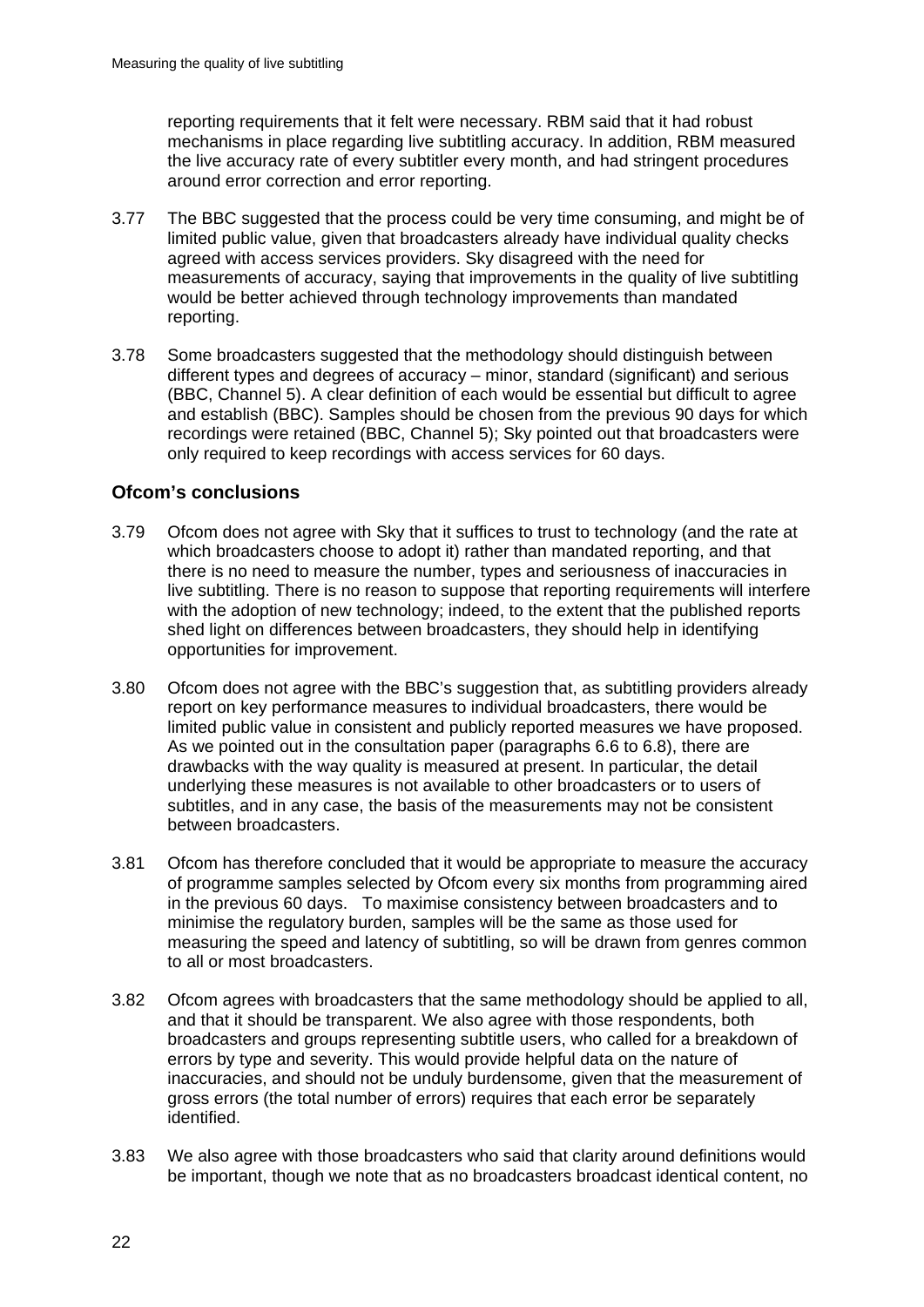methodology could eliminate any conceivable variations that might conceivably affect comparisons between subtitling on different programmes.

- 3.84 In the light of the considerations outlined above, we have concluded that it would make sense to adopt an established methodology that has already been used by broadcasters, subtitling providers and academics, and which categorises errors by type and severity – the NER model – which we referred to in the consultation.<sup>[22](#page-25-0)</sup>
- 3.85 We agree that ensuring consistency between broadcasters will be important. To this end we have approached the University of Roehampton, which has conducted research on various aspects of subtitling quality, and which has used the NER model in this context. The University of Roehampton has agreed to put together a small team to validate the measurements undertaken provided by broadcasters from an expert, third party standpoint.
- 3.86 Once the validation exercise has been completed, Ofcom will clarify any outstanding points with broadcasters, and produce the final report. Ofcom intends that, if possible, the first round of measurement should be completed in time for the outcome to be included in the access services report due for publication in spring  $2014.<sup>23</sup>$  $2014.<sup>23</sup>$  $2014.<sup>23</sup>$
- 3.87 Ofcom will meet with broadcasters in the next few weeks in order to explain how the NER model works, and how programme samples to be used for measurement purposes will be selected at random.

# **Presentation: block vs scrolling subtitles**

3.88 In the light of research suggesting that block subtitles were easier and quicker to read, Ofcom invited the views of consultees on whether they preferred programmes subtitled live to carry scrolling subtitles or block subtitles.

#### **Consultation responses**

#### Subtitle user representatives and others

- 3.89 There was a consensus that block subtitles were easier to read and should be used where this was possible (AHL, Hearing Link, NADP, NDCS, Sense, Signature, several individuals). The NDCS noted that only 4% of families with deaf children had said that scrolling subtitles were a particular problem for them. However, given recent research, they felt that scrolling subtitles could be a particular problem for younger deaf children whose reading abilities may affect their ability to follow and fully understand subtitles. UoH believed scrolling subtitles could distract viewers by causing them to vary their reading speed.
- 3.90 Dr Romero-Fresco said that UK viewers reliant upon scrolling subtitles were being asked to perform a very complex and tiring task on a daily basis. The practice of displaying subtitles in varying bursts of one or more words made it extremely difficult

<span id="page-25-0"></span> <sup>22</sup> Pablo Romero- Fresco and Juan Martínez (2011), *'Accuracy Rate in Live subtitling – the NER Model'*, Roehampton University, UK

[<sup>\(</sup>http://roehampton.openrepository.com/roehampton/bitstream/10142/141892/1/NER-English.pdf\)](http://roehampton.openrepository.com/roehampton/bitstream/10142/141892/1/NER-English.pdf)<br><sup>[23](http://roehampton.openrepository.com/roehampton/bitstream/10142/141892/1/NER-English.pdf)</sup> Ofcom publishes access service reports twice a year, normally in March and September,

<span id="page-25-1"></span>summarising the provision of access services respectively in the previous calendar year, and the first six months of the year of publication [\(http://stakeholders.ofcom.org.uk/market-data-research/market](http://stakeholders.ofcom.org.uk/market-data-research/market-data/tv-sector-data/tv-access-services-reports/)[data/tv-sector-data/tv-access-services-reports/\)](http://stakeholders.ofcom.org.uk/market-data-research/market-data/tv-sector-data/tv-access-services-reports/).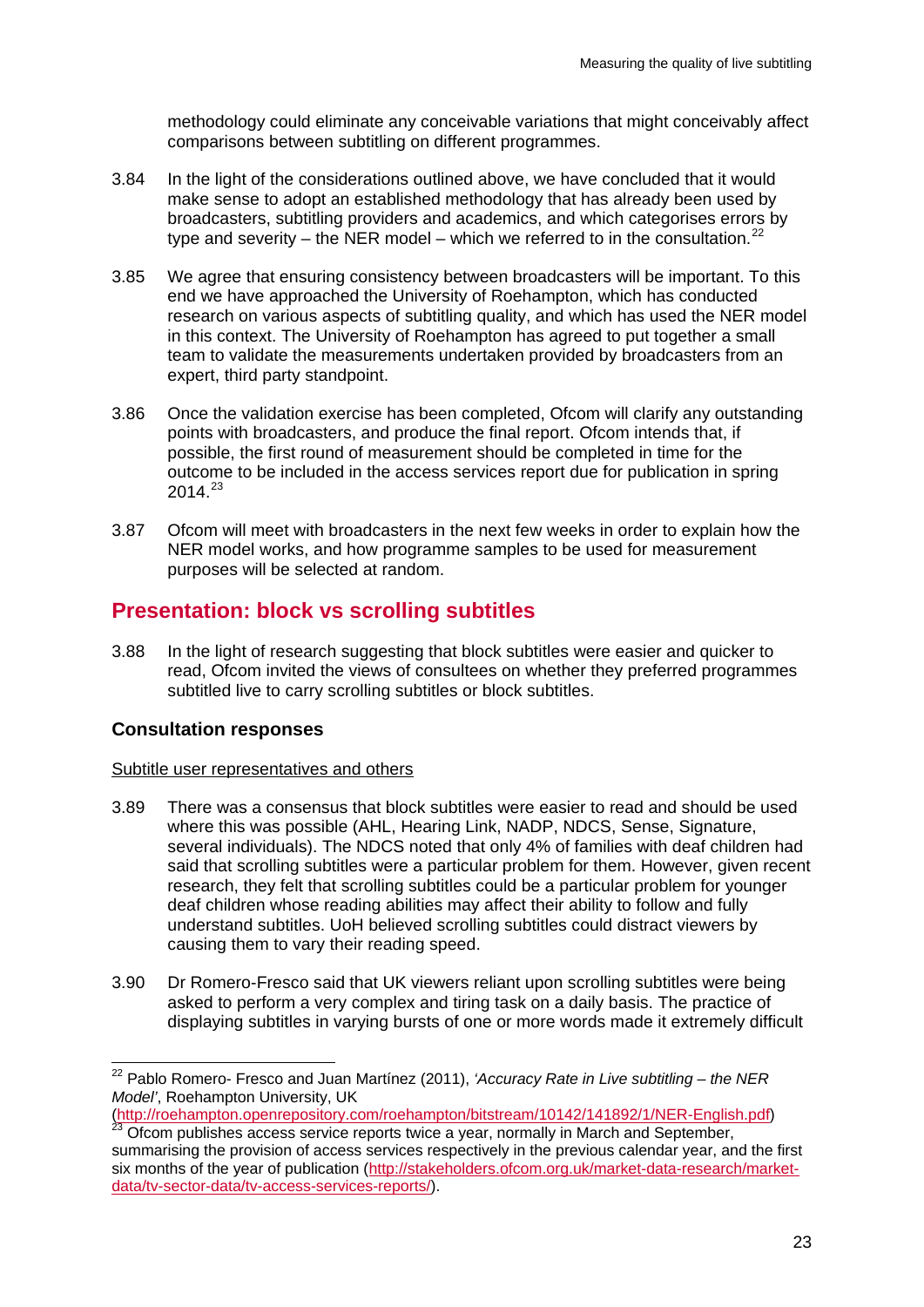for viewers to predict how long it would take for words to appear, and as a result, they spent much more time than necessary on the subtitles, missing out a great deal of the visual content. In the light of evidence on this issue, countries such as France, Spain and Switzerland had adopted block subtitling for live subtitling.

- 3.91 However, most respondents did not want block subtitling at the expense of latency (AHL, NADP, NCDS). A number considered that scrolling subtitles were better for live subtitling, particularly when advance preparation was not possible (AHL, NDCS). Sense said, for consumers with dual sensory impairment, preference for style depended on their visual ability. Dr Romero-Fresco pointed out that, in countries which used live block subtitling, respeakers were obtaining impressive results that were close (if not equal) to those obtained by scrolling subtitles in the UK.
- 3.92 Several organisations called for further research in this area (AHL, Hearing Link, NDCS, Sense, UKCoD, UoH). Dr Romero-Fresco said that research on viewers' comprehension and opinions of block vs scrolling subtitles would be useful.

#### Broadcasters and subtitling providers

- 3.93 ITV said that research showing that block captions were significantly easier to read accorded with feedback it had received from the deaf community. Its subtitling providers used block subtitling wherever possible. S4C was very much in favour of block subtitles. Even though scrolling subtitles might appear very slightly earlier than block subtitles, they required more concentration than block subtitles, so taking viewers' attention away from the picture on screen. Using block subtitles allowed viewers time to get more out of the programme – facial expressions etc – than could be delivered through subtitles.
- 3.94 The BBC accepted that block subtitles were easier to read, but said that using them for live subtitling would necessarily increase delays. It said that it was seeking to increase the amount of block subtitling in news bulletins, by preparing block subtitles for pre-recorded / repeated segments. Sky said the scrolling format for live subtitling they currently used helped to avoid unnecessary latency, delivering a service to subtitle users that was closer to that provided to other viewers. BT said that it was a matter of personal preference, and Channel 5 said that this was an issue for subtitle users to comment on.
- 3.95 DLM said that viewer feedback reflected the results of research, which showed that block captions were significantly easier to read, and allowed more time to focus on the image on screen. RBM said that block subtitles were preferable to scrolling subtitles and should be used wherever possible. Where there was time to cue subtitles as blocks on late delivered programmes, this gave viewers far more effective access than scrolling subtitles. But for real time subtitling, the delay that would ensue from block subtitles mean that scrolling subtitles gave better access.

## **Ofcom's conclusions**

3.96 Ofcom welcomes the feedback from subtitle users, broadcasters and subtitle providers. It notes the clear consensus that block subtitles are easier for viewers to read and allow them to spend more time looking at images – in other words, they make for a much better viewing experience. However, it is equally clear that viewers do not want this to come at the expense of increased latency.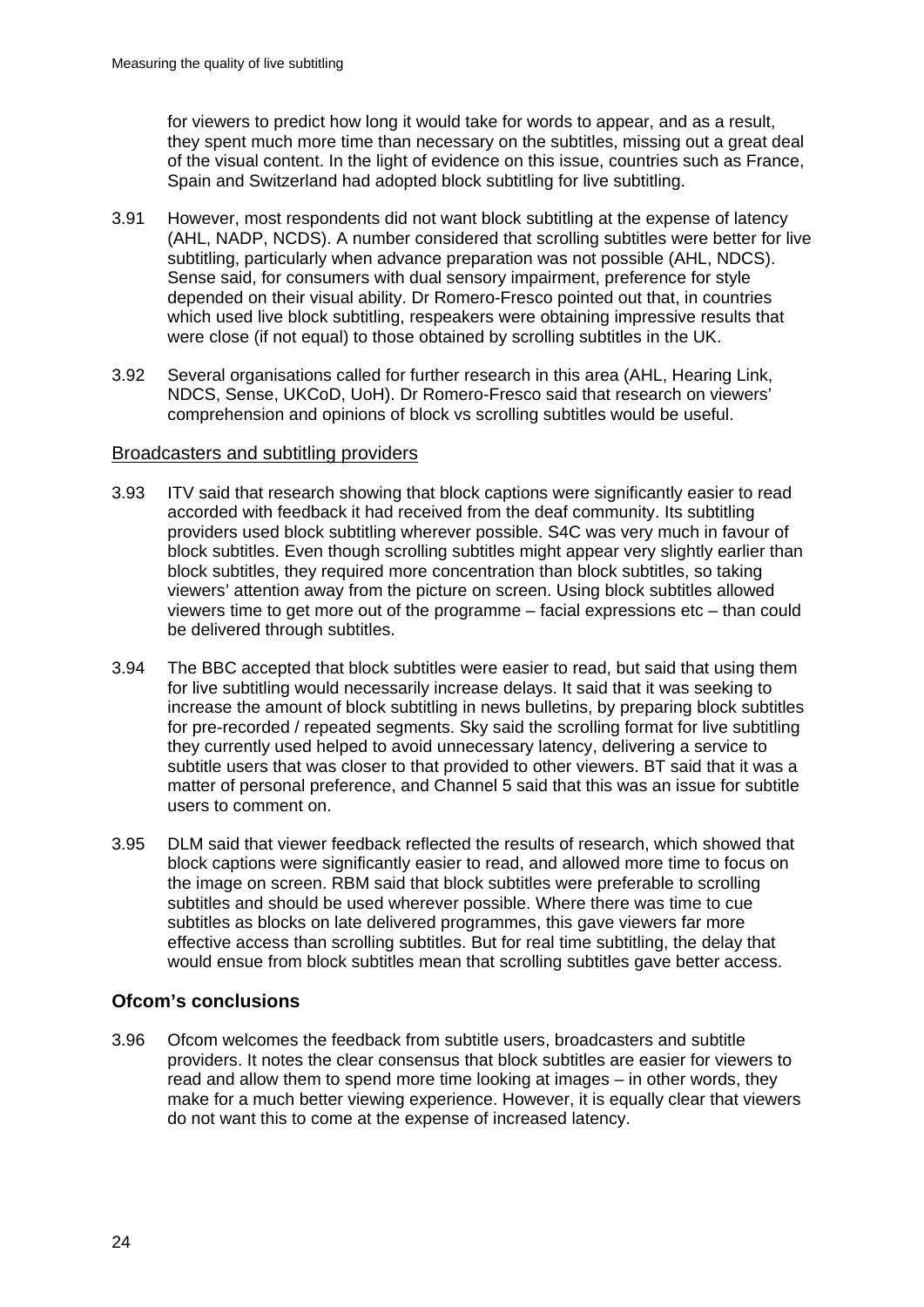- 3.97 In this connection, we welcome the plans of the BBC to make greater use of block subtitles in news programming, both for pre-prepared packages, and for repeats of previous reports. We encourage other broadcasters to consider a similar approach.
- 3.98 Ofcom agrees with those respondents who said that block subtitles should be used whenever possible, and expects to reflect this in its guidance when this is next reviewed. In the meantime, Ofcom strongly recommends that when scrolling subtitles are used, repeats are reversioned with block subtitles.
- 3.99 Ofcom also agrees that it would be sensible if further work could be done in this area to understand the trade-offs between subtitles that are easier to read and increased latency. In the light of the tests carried out by S4C and the apparently successful adoption of block subtitles for live subtitling in France, Spain and Switzerland, Ofcom suggests that there would be merit in broadcasters experimenting with the use of block subtitles for some programmes (e.g. late night programmes on rolling news channels) and testing these with focus groups to see their reaction. Ofcom also encourages subtitling providers to examine what lessons can be learned from overseas experience and we look forward to maintaining an ongoing dialogue with broadcasters over this issue.

# **Delaying live transmissions**

## **Ofcom's proposals**

- 3.100 Ofcom, along with broadcasters and access service providers, recognises the frustration caused by the delay between speech and subtitling. In discussions before the consultation, access service providers told us that a delay of 15-20 seconds (like those used to allow offensive language to be 'bleeped' out) could help to improve the quality of subtitling – for example, by allowing for better edited subtitles to be prepared and presented in blocks, making them easier to read and comprehend.
- 3.101 For this reason, Ofcom invited consultees to tell us about the factors that might facilitate or hinder the insertion of a delay in live transmissions sufficient to improve the quality of subtitling.

## **Consultation responses**

#### Subtitle user representatives and others

- 3.102 Several respondents were keen that the idea of inserting delays to improve the quality of live subtitling should be explored further (AHL, MAA, NADP, NDCS). MAA said that as these would mean a significant, instant improvement in quality of live captions which would not increase costs in the long run, the idea should be explored vigorously. NADP suggested that broadcasters experiment with the idea; Hearing Link believed that if a delay would improve the quality of live subtitling, Ofcom should consider imposing that as a requirement.
- 3.103 However, some individuals believed a delay in broadcasting might be incorrectly construed as censorship, or that 'non-live' broadcast television was undesirable. One user noted that delays in live sports, for example, would be less desirable than in an entertainment programme.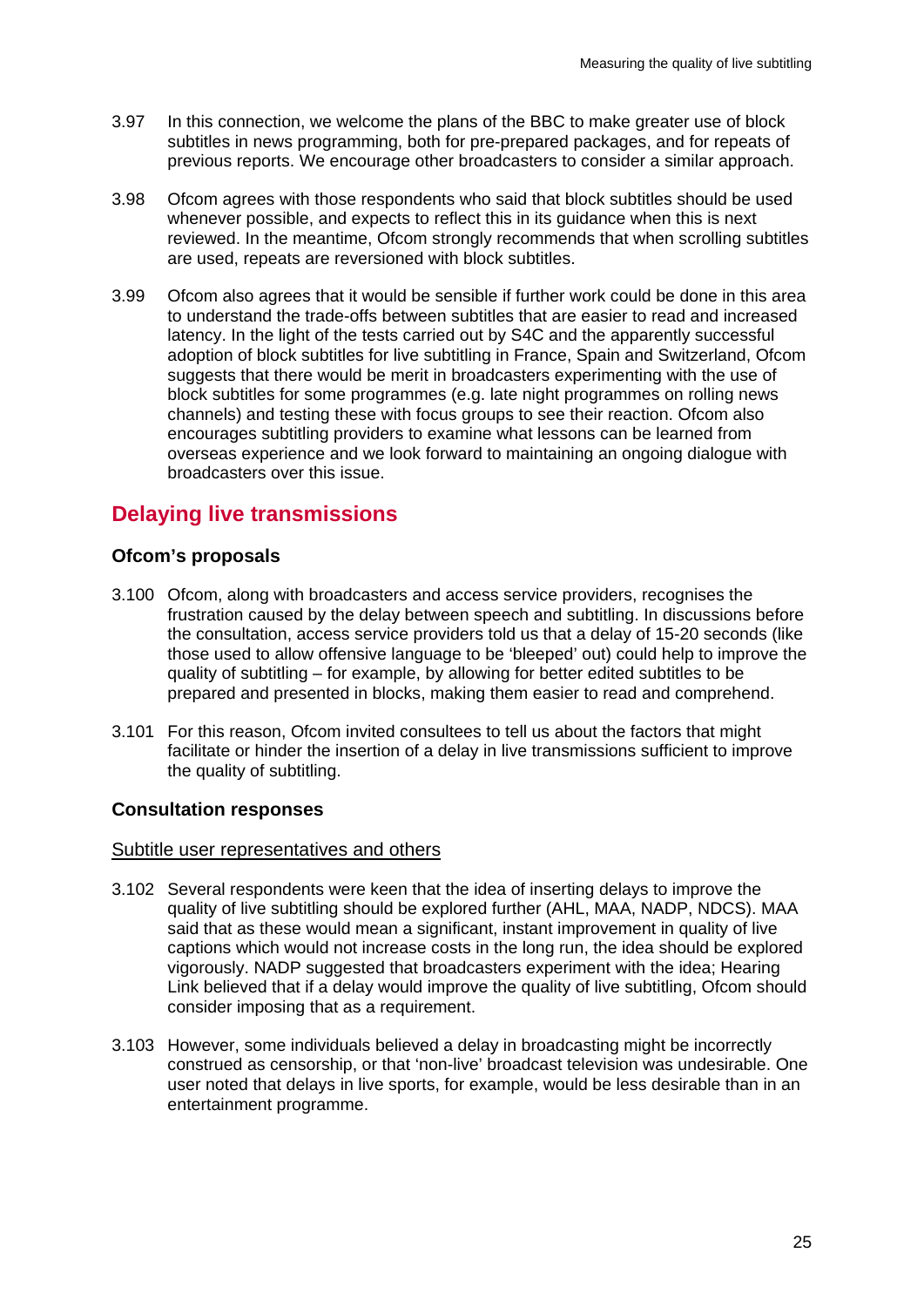### Broadcasters and subtitle providers

- 3.104 There were differing views about how long a delay would be necessary to make a significant difference to the quality of live subtitling. S4C said it had experimented with delays of 30 seconds and 12 seconds and believed around 25-30 seconds was an optimal delay for improving the quality of live subtitles. The BBC believed that the delay would have to be much greater than 20 seconds; a further subtitler would be needed to correct errors, making the costs disproportionate. Sky thought that minutes, not seconds, would be required. However, Sky also quoted RBM as advising that a delay of 15-20 seconds would be required to deliver block subtitling.
- 3.105 However, broadcasters were strongly opposed to the idea of inserting delays in live transmissions for the purposes of improving the quality of live subtitling. Several were concerned that they would affect the integrity of live programmes and their value to audiences (BBC, BT, Channel 4, Sky, another broadcaster). Sky said that it only delayed transmission for one programme (Soccer AM), and this delay was for content compliance reasons rather to facilitate better subtitling – it followed a number of breaches of the Broadcasting Code due to offensive language used by studio guests.[24](#page-28-0) To ensure that the schedule for the channel is not affected by the delay, filming starts 7 seconds before transmission so a compliance filter can be applied.
- 3.106 Broadcasters also worried about the inconsistencies that could arise when other platforms were carrying coverage of live events, or providing complementary content. Several pointed to an increased risk that viewers would learn first of significant events (e.g. goals) from the radio or social media, rather than television (BBC, BT, Channel 4, Channel 5, ITV). Some (Channel 4, another broadcaster) said that delays would make it more difficult to synchronise complementary content offered via second screens; Channel 4 said that it could discourage innovation.

## **Ofcom's conclusions**

- 3.107 S4C's tests and RBM's advice underline the significant gains in quality to be had for deaf consumers from a short delay in live transmissions. In the light of work by S4C, it seems possible that a delay of 30 seconds or less could allow live subtitles to be synchronised (resolving the problems of latency), corrected for errors (dealing with the problems of inaccuracy), and presented in block rather than scrolling format (making the subtitles easier and less time-consuming to read). A shorter delay would allow subtitles to be cued out in block form.
- 3.108 Ofcom recognises the sensitivity around news and results-based programmes, and the practical difficulties around the coordination of different streams of regional programming. Ofcom notes the concerns that delays would make it difficult to better synchronise second screen content with that displayed on television. Notwithstanding this, it is not obvious that a short delay in a few popular programmes that do not involve real-time voting would be problematic.
- 3.109 We note that some broadcasters consider short delays editorially justified to safeguard viewers from the possibility that they might hear obscenities. We will discuss further with broadcasters whether, in some programmes, delays could be justified on editorial grounds to protect viewers from the certainty of poorer-quality subtitles.

<span id="page-28-0"></span> <sup>24</sup> *Broadcast Bulletin no. 146,* Ofcom, 23 November 2009 [\(http://stakeholders.ofcom.org.uk/enforcement/broadcast-bulletins/obb146/\)](http://stakeholders.ofcom.org.uk/enforcement/broadcast-bulletins/obb146/)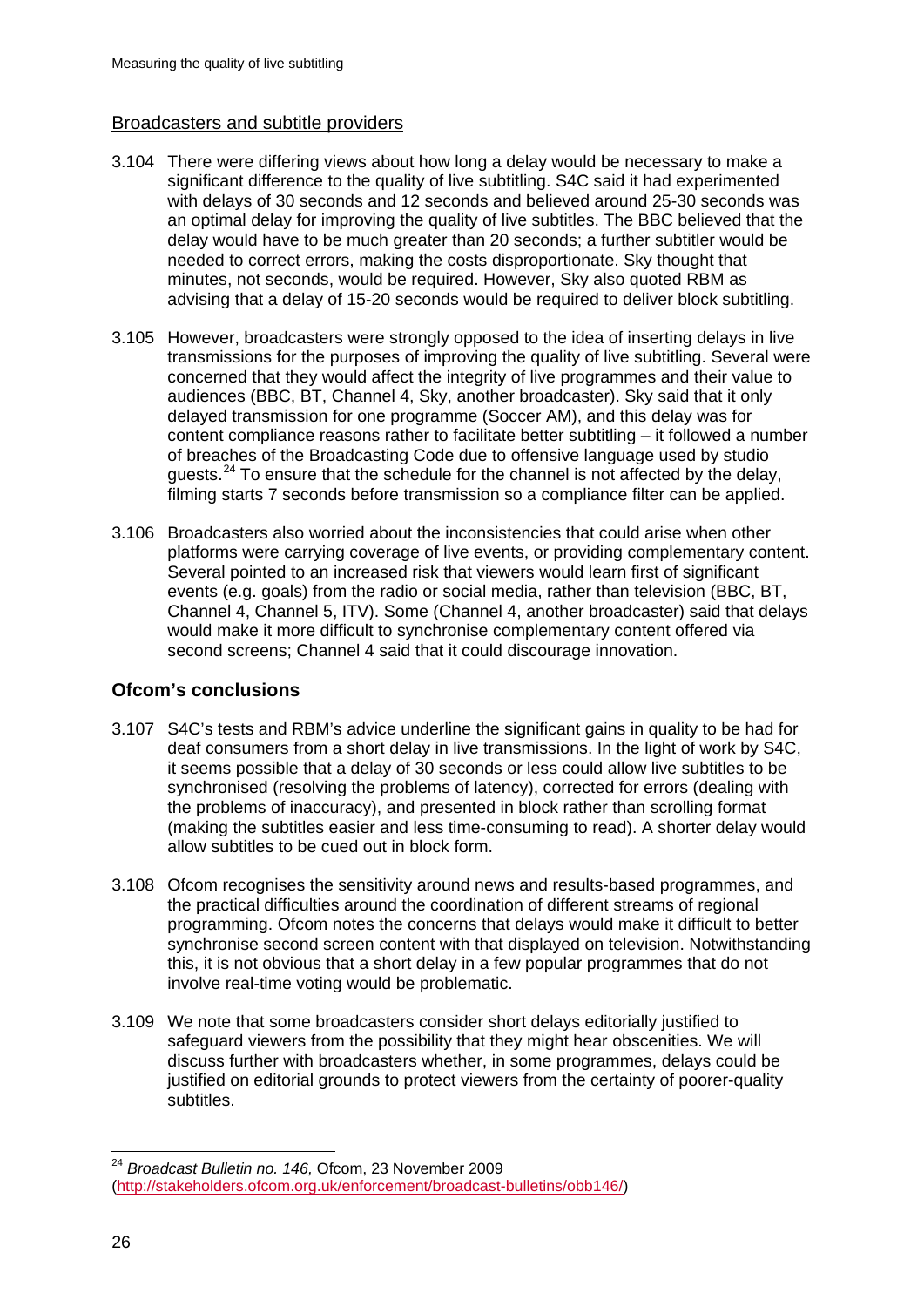# **Other issues**

#### **Late delivered programmes**

- 3.110 In the consultation document, Ofcom explained its understanding that, on occasion, programmes for which pre-recorded subtitling would have been practicable were delivered too late, necessitating live subtitling of lower quality.
- 3.111 To help us understand whether guidance would be warranted in this area, Ofcom has asked the major broadcasters (BBC, ITV, Channel 4, Channel 5 and Sky) to report on the number of programmes delivered to the broadcaster after the time and date stipulated in the contract, where live subtitling was necessary; and the circumstances which led to late delivery. The reports are due by 15 January 2014, and will cover the period from 1 July 2013 to 31 December 2013.
- 3.112 Sky said that, where content is delivered at a late stage, for example, programming that is being broadcast one day after airing in the USA, it was able to pre-record subtitles for the first transmission of the content.
- 3.113 NDCS expressed concern about the number of pre-recorded programmes broadcast with live subtitles. It wanted all pre-recorded programmes to have pre-prepared subtitling, save in exceptional circumstances. It suggested that broadcasters be required to measure and report on live subtitling of pre-recorded programmes every six months, to better gauge the severity of this issue and inform further guidelines.
- 3.114 MAA argued strongly that the most practical and efficient way to improve the overall quality of captioning is to keep the amount of live captioning to an absolute minimum. It strongly supported Ofcom's view that 'day topical programs' (produced up to 24 hours before broadcast) should not be live captioned; ideally, broadcasters should have to justify the live captioning of any programme which is not genuinely live.
- 3.115 RBM explained that, for late-delivery pre-recorded programmes where there is not sufficient time to prepare a subtitle file, it prepared block captions to key out live, with the aim of delivering as far as possible subtitles akin to those that would accompany most pre-recorded programmes.

#### **Correction of live subtitles for repeat and on-demand transmissions**

3.116 Some subtitle users argued that errors in live subtitling should be corrected for subsequent transmissions. NDCS sought assurances from broadcasters that errors or omissions would be corrected before future transmission of that programme, including online platforms.

Many programmes are repeated within a week or so of the original transmission, providing an opportunity to give hearing-impaired viewers better access to popular programmes than is available when they are first shown. Ofcom's guidance already asks broadcasters to correct errors in live subtitling when programmes are repeated, and we understand that this is the usual practice. However, there are occasions when re-editing makes this difficult. Ofcom suggests that, in these cases, there may be merit in breaking down the programme into segments, so that several subtitlers can work on it at once, as subtitling providers have told us they sometimes do. We look forward to maintaining an ongoing dialogue with broadcasters on this issue.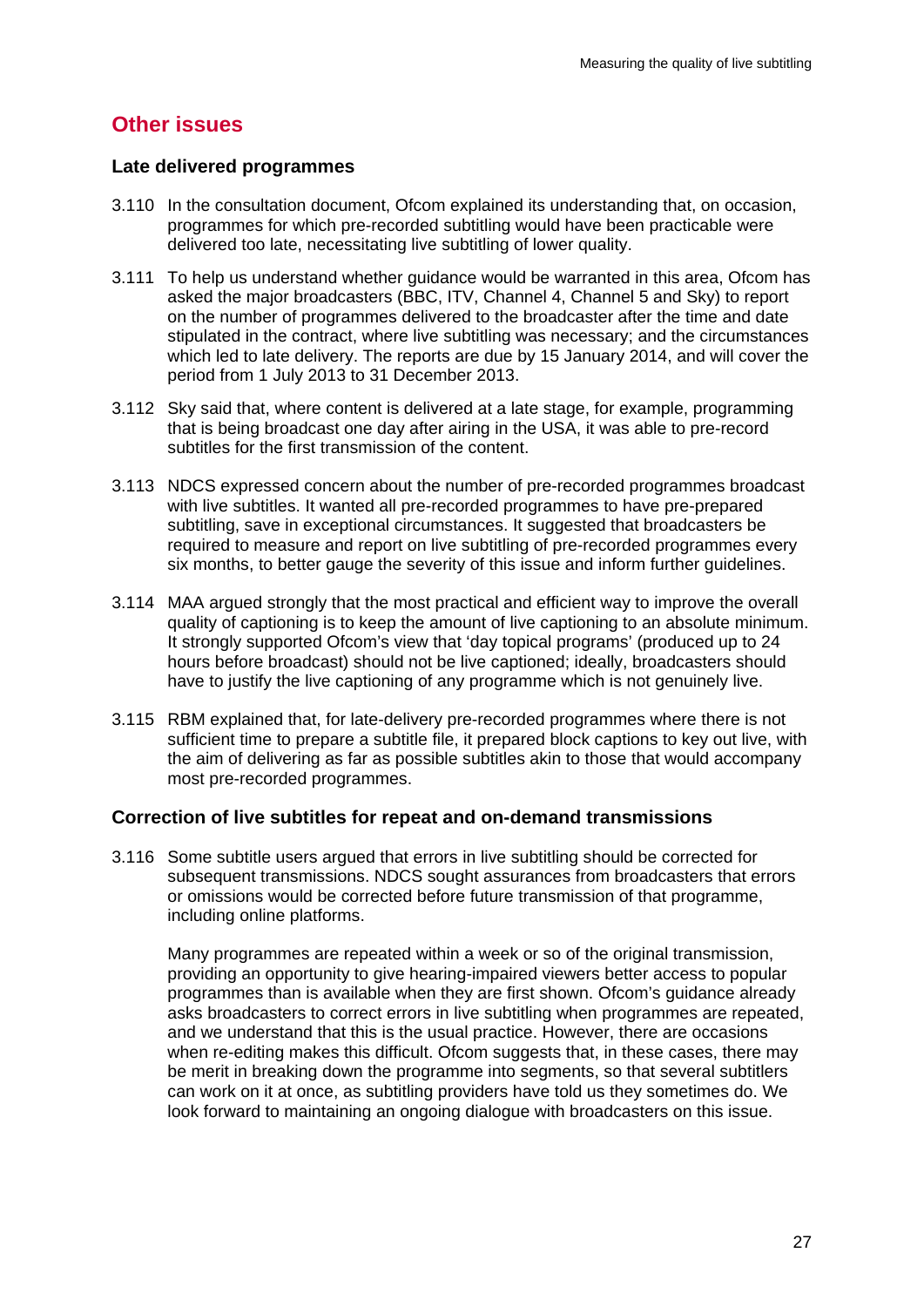## **Technical and other issues**

- 3.117 Ofcom referred in the consultation paper to technical and other issues that lead to the loss of or interruption of subtitling, for a variety of different reasons. We said that, in order to understand whether there are particular aspects of the production or transmission processes that require attention, we would be asking broadcasters to provide information on the incidence, severity and causes of failures in the provision of subtitling.
- 3.118 UKCoD and Hearing Link agreed with our proposal to ask broadcasters to provide information on the incidence, severity and causes of failures in the provision of subtitles. NADP wanted to see an independent audit of broadcaster logs carried out, on the grounds that this could help to indicate recurring problems where improvement is required.
- 3.119 Ofcom considers that, as an independent regulator, it is as well placed to scrutinise the reasons provided by broadcasters for subtitling failures, and to identify frequent problems that warrant particular attention. We remain of the view, as we explained in the consultation, that it would be in the public interest to encourage broadcasters to be as frank as possible in providing information, and we recognise that, as the processes often involve multiple parties, there may be issues of commercial confidentiality. For this reason, we shall publish the information collected in a form that will preserve that confidentiality. We shall be asking broadcasters to report on subtitling failures resulting from technical, operational or other reasons for the three months beginning on 1 November.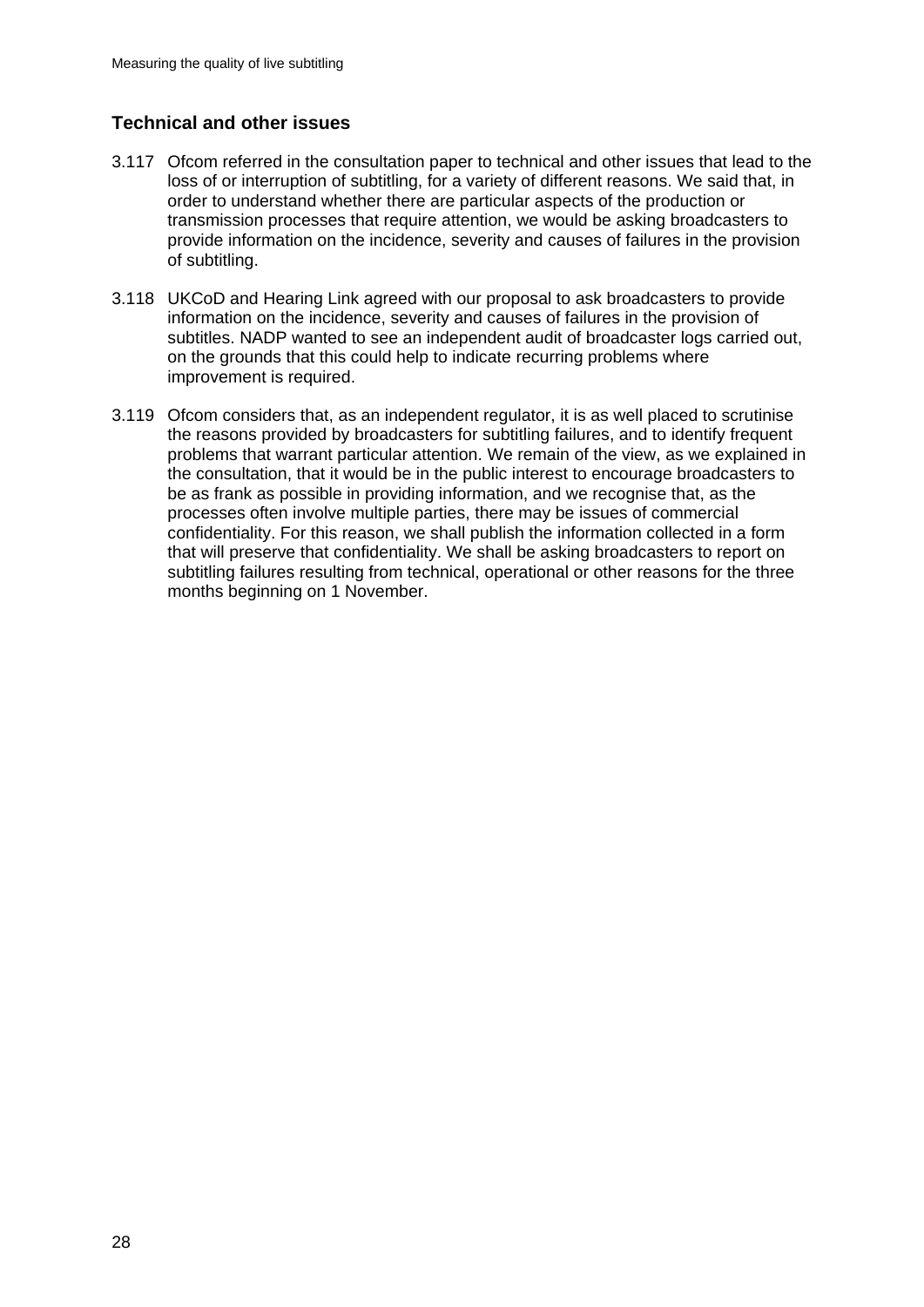## **Section 4**

# <span id="page-31-0"></span>4 Current work to improve the quality of subtitling

# **Introduction**

## **Live subtitling**

- 4.1 The subtitle provider for the BBC, Channel 4 and Sky is introducing enhancements to the software that respeakers and stenographers use. As a result, it is said to produce significantly more accurate results than previous versions. Amongst other things, it is significantly quicker to train – enabling the subtitler to quickly scan in large amounts of vocabulary. It enables the creation of temporary macros which can ensure unusual words or names can be added to the subtitler's vocabulary automatically. It is also said to be particularly useful for live subtitles on sports programming, for example, where a wide range of unusual terminology is used.
- 4.2 Later phases should allow the subtitling provider to prepare text much more easily and accurately – for example it will enable subtitles to be prepared for news broadcasts, where there is access to running orders in advance, which can then be transmitted in sync with the soundtrack, reducing latency to a minimum.
- 4.3 An interesting idea being explored by the BBC R&D team is the provision of a slightly-delayed iPlayer stream of a channel, in which the subtitling provided on the live version is automatically reformatted in blocks, which are synchronised to appear when the first word in the block is spoken.<sup>[25](#page-31-1)</sup>
- 4.4 In other research work aimed at tackling the problems of live subtitling, the BBC R&D team has identified some 'candidate' technologies to address the issues of timing, accuracy, and presentation in live subtitles. The team started by looking at the challenge of improving the accuracy of subtitles and noticed that many errors were out of context from the programme topic. Using weather forecasts as an example, the team sought to capture the style of language used in weather forecasts by building a language model from a large body of known accurate subtitles. Once the model had been developed, it was used to identify words within the weather subtitles which don't match the style of language.<sup>[26](#page-31-2)</sup>

#### **Repeats and on-demand programming**

4.5 The improved software currently being deployed on improving live subtitling also has the potential to be used to improve the quality of subtitling in repeats and on-demand programming. The software captures all live text with timecodes enabling the subtitle provider to re-edit more quickly programmes where there is a first live showing and then either a VOD or a narrative repeat. Ofcom hopes that this will facilitate the faster turnaround that would be needed to subtitle repeats where these have been re-edited (e.g. *Have I got a bit more news for you*).

<span id="page-31-1"></span><sup>&</sup>lt;sup>25</sup> You can view a video explaining this on the BBC's R&D website. Please note that the video is not subtitled (http://www.bbc.co.uk/rd/projects/live-subtitle-quality).

<span id="page-31-2"></span><sup>&</sup>lt;sup>26</sup> Candidate Techniques for Improving Live Subtitle Quality, Matthew Shotton, BBC R&D [\(http://www.bbc.co.uk/rd/publications/whitepaper256\)](http://www.bbc.co.uk/rd/publications/whitepaper256)